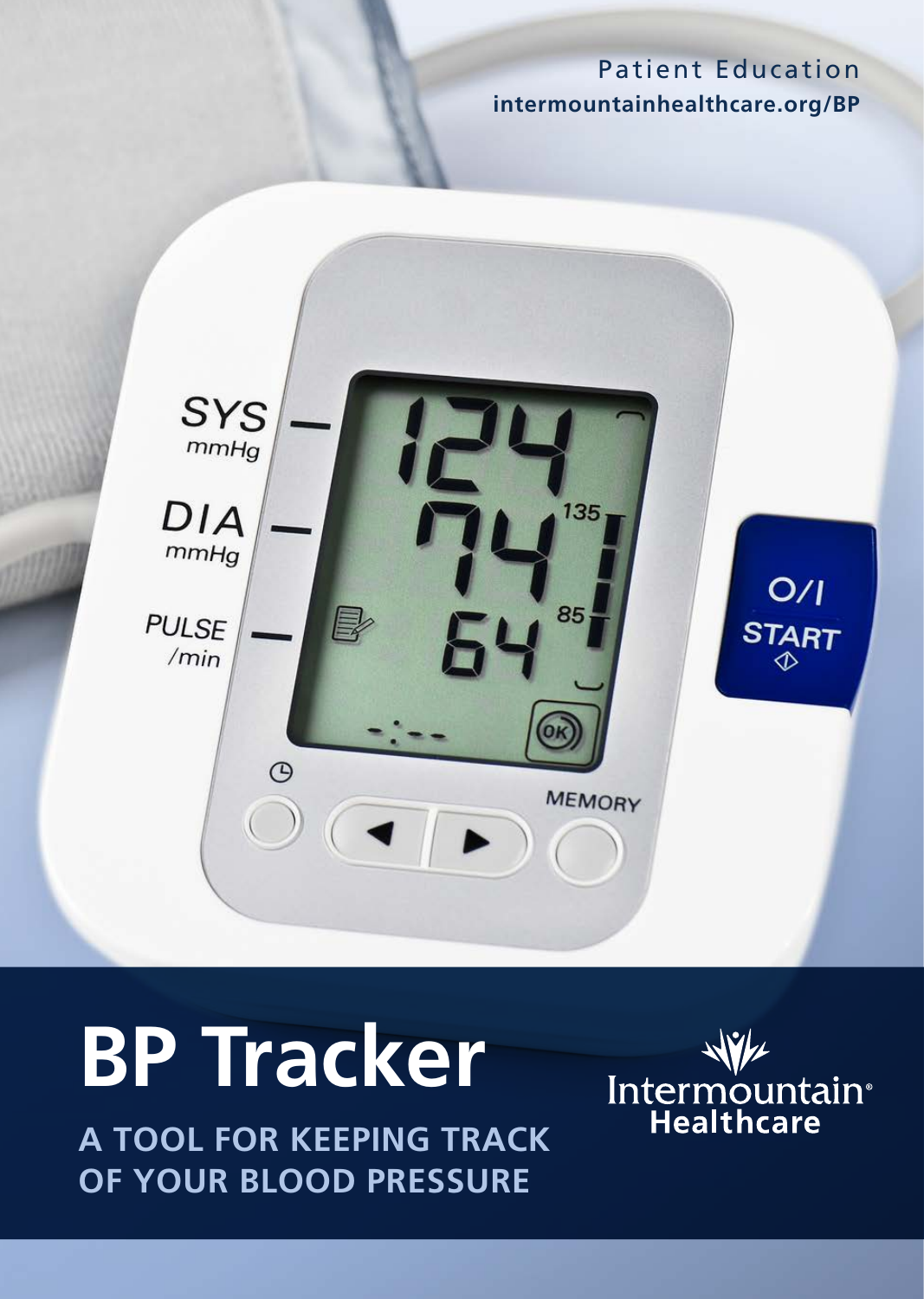### **Contact numbers**

| Healthcare provider: |
|----------------------|
| After hours clinic:  |
| Pharmacy:________    |
| Other contacts:      |

### **Appointments**

| <b>Date</b> | <b>Time</b> | With |
|-------------|-------------|------|
|             |             |      |
|             |             |      |
|             |             |      |
|             |             |      |
|             |             |      |



Bring this booklet to all of your healthcare visits.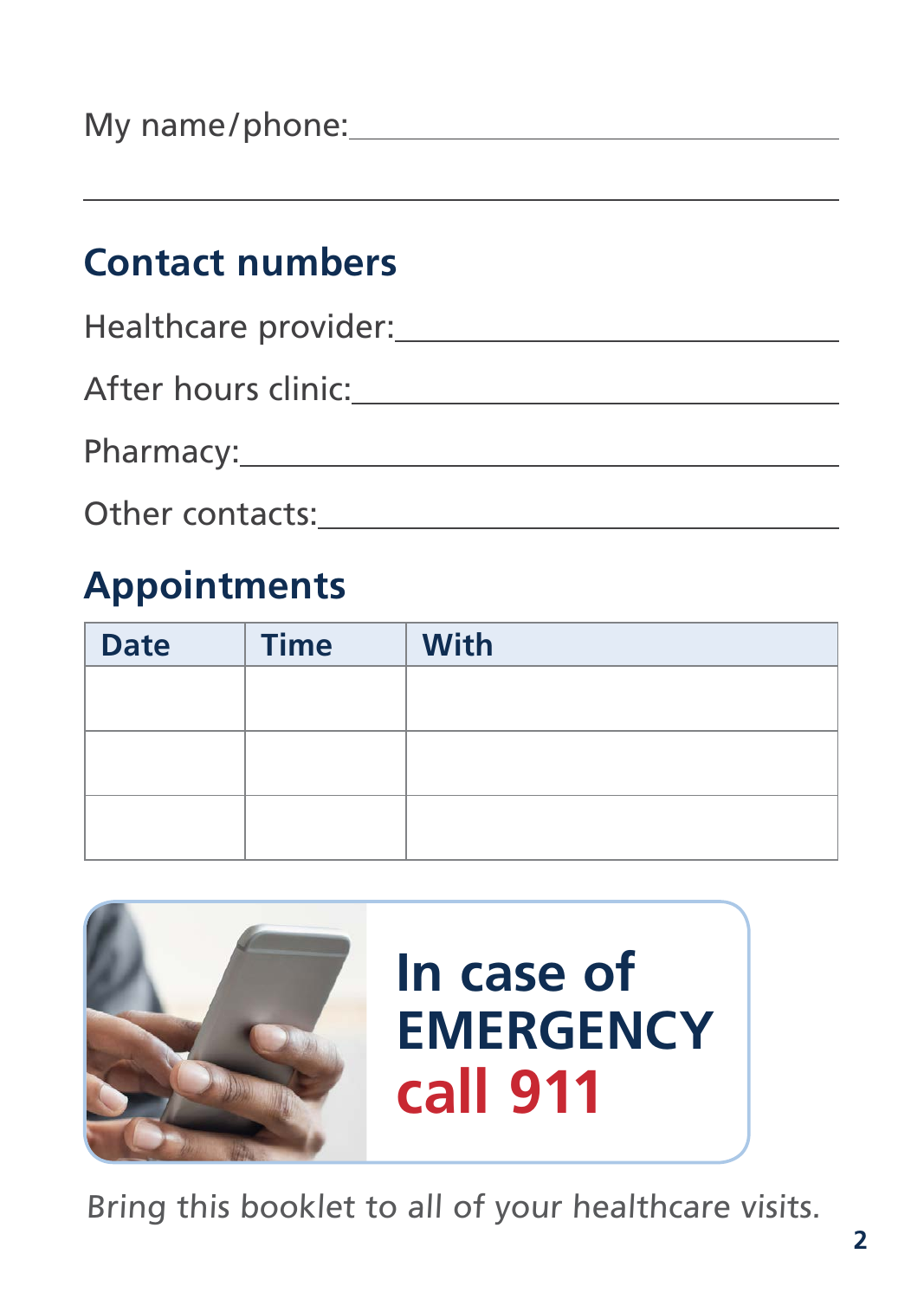## **Current BP medicines**

While you're bringing your BP into control, you may need to change your medicines or doses several times. Update this list when you have a change.

| <b>Medicine</b> | <b>Dose</b> | When to take |
|-----------------|-------------|--------------|
|                 |             |              |
|                 |             |              |
|                 |             |              |
|                 |             |              |
|                 |             |              |
|                 |             |              |
|                 |             |              |
|                 |             |              |
|                 |             |              |
|                 |             |              |
|                 |             |              |
|                 |             |              |
|                 |             |              |
|                 |             |              |
|                 |             |              |

### BP medicines tried in the past (no longer taking):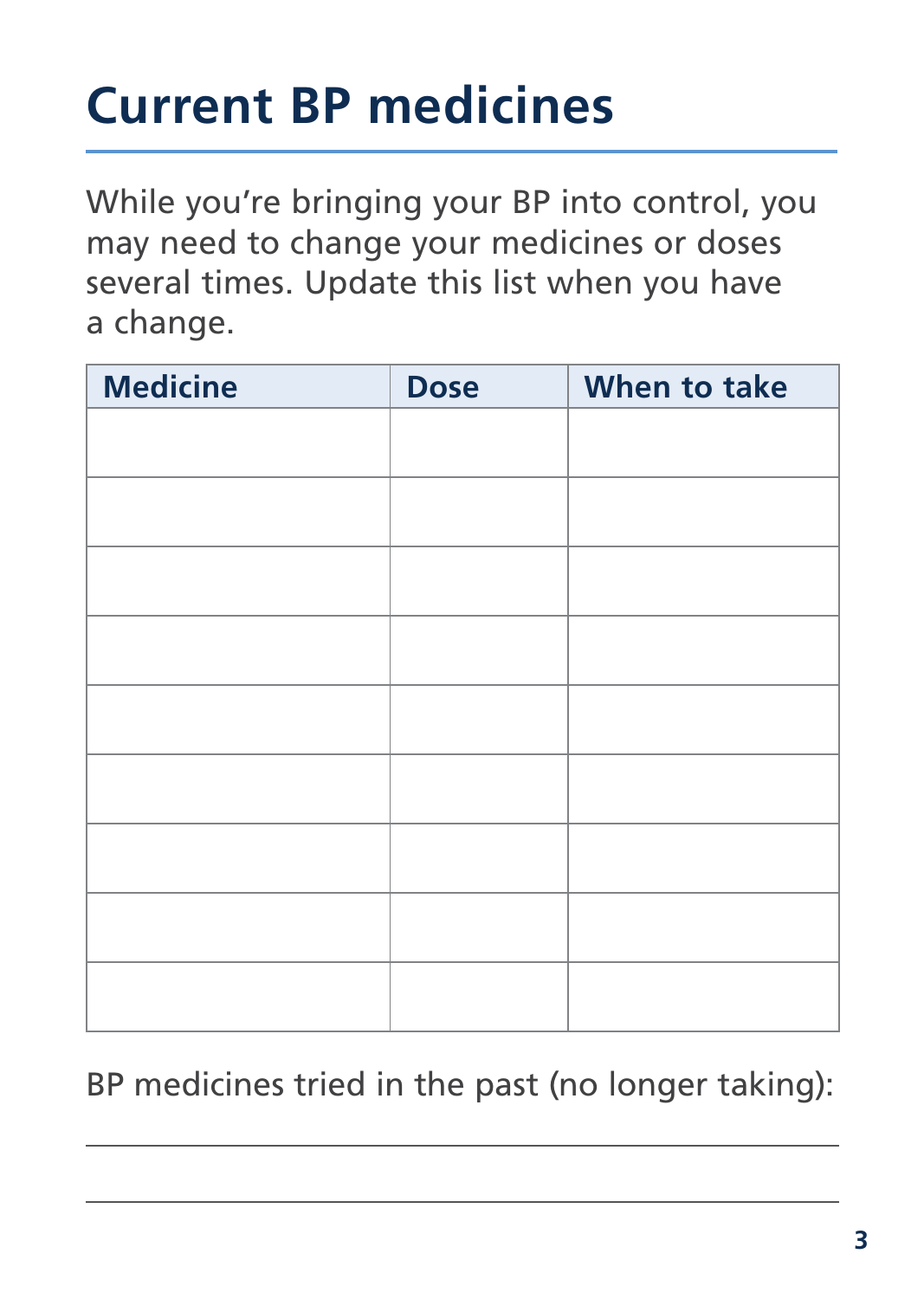## **Other medicines you take**

Having a list of all your medicines will help any healthcare provider caring for you. Include prescriptions, over-the-counter medicines, patches, inhalers, vitamins, and herbal remedies.

| <b>Medicine</b><br>and what it's for | <b>Dose</b> | When to take |
|--------------------------------------|-------------|--------------|
|                                      |             |              |
|                                      |             |              |
|                                      |             |              |
|                                      |             |              |
|                                      |             |              |
|                                      |             |              |
|                                      |             |              |
|                                      |             |              |

Allergies or problems with any medicines: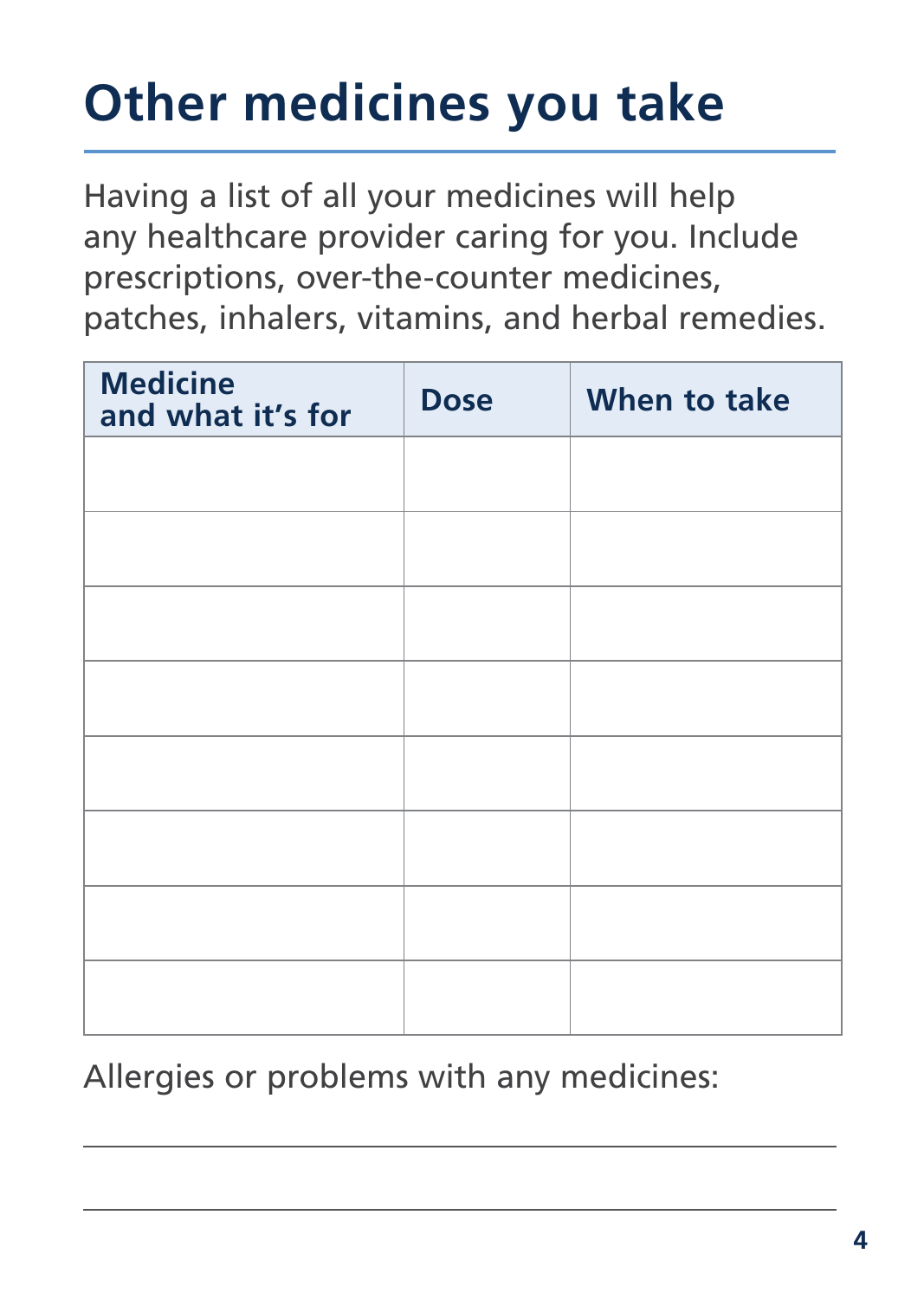### **Are you taking your medicines as directed?**

Your doctor and pharmacist need to know if you're taking your medicines as directed. This is the only way they can know if the medicines are working—and what to do next.

- $\Box$  I have no problems taking my medicines as directed.
- $\Box$  I have problems taking my medicines as directed because:

 $\Box$  They cost too much

 $\Box$  I don't like the side effects, such as:

 $\Box$  I sometimes forget to take them.

**□ Other reason:** 

If you **are not** taking your medicines as directed for any reason, you healthcare providers can help you make a plan to address the problem.

If you **are** taking your medicines, but they're not helping enough, you may need a change to your prescription.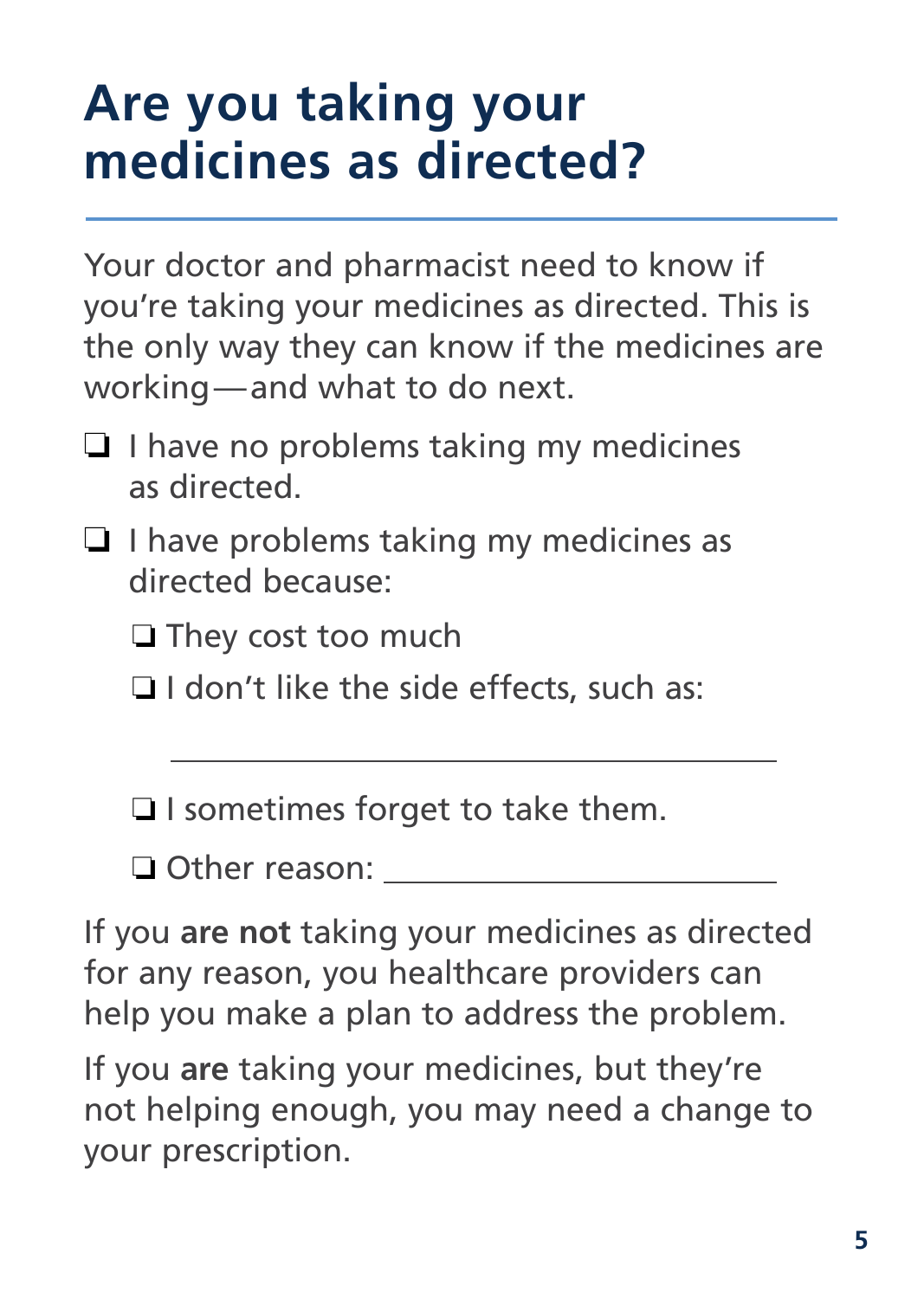## **What is high blood pressure?**



**Blood pressure** (BP) is the force of blood pressing on your artery walls. A BP measurement consists of 2 numbers:

- Your **systolic BP** (top number) is the pressure in your arteries when your heart beats.
- Your **diastolic BP** (bottom number) is the pressure that remains in your arteries when your heart relaxes between beats.

If EITHER your systolic or diastolic BP is too high, you have **high blood pressure**.

High blood pressure raises your risk of serious health problems like heart attack, heart failure, stroke, and kidney disease. The good news is there are treatments to lower it.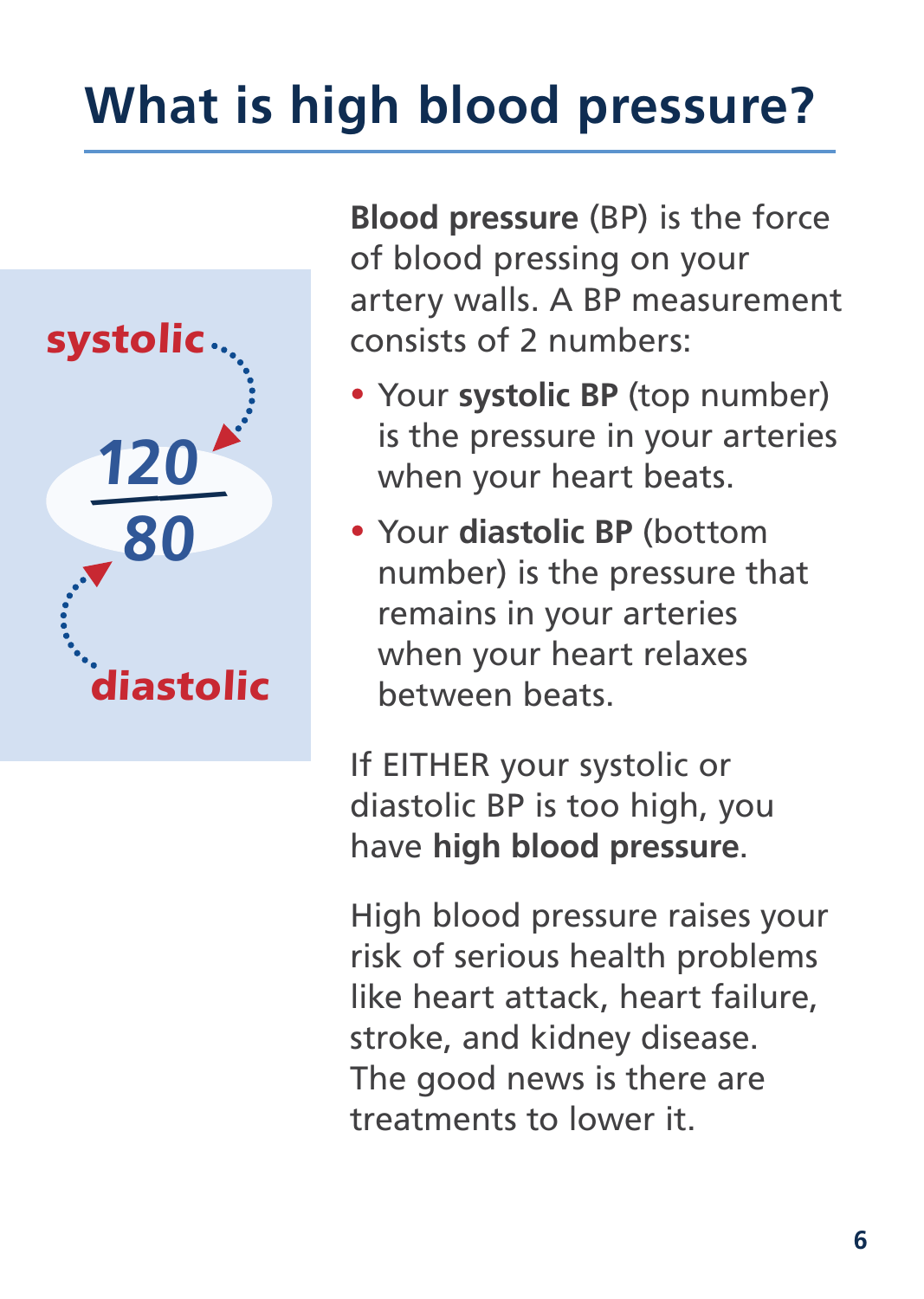## **What your BP numbers mean**

| <b>Category</b>                          | <b>Systolic</b>     |     | <b>Diastolic</b>   |                                                                                                                                             |
|------------------------------------------|---------------------|-----|--------------------|---------------------------------------------------------------------------------------------------------------------------------------------|
| <b>Normal</b><br>blood<br>pressure       | less<br>than<br>120 | and | less<br>than<br>80 | Good news!<br>Keep up<br>a healthy<br>lifestyle. Have<br>it rechecked<br>at least every<br>2 years.                                         |
| <b>Elevated</b><br>blood<br>pressure     | $120 - 129$ and     |     | less<br>than<br>80 | Your BP is<br>a problem.<br><b>Make lifestyle</b><br>changes now<br>to control it.<br>Have your BP<br>rechecked<br>at least once<br>a year. |
| <b>Stage 1</b><br>high blood<br>pressure | $130 - 139$         | or  | $80 - 89$          | You have high<br>blood pressure.<br>In addition<br>to making                                                                                |
| <b>Stage 2</b><br>high blood<br>pressure | 140<br>or<br>higher | or  | 90<br>or<br>higher | healthy lifestyle<br>changes, you'll<br>probably need<br>to take one or<br>more medicines<br>to manage<br>your BP.                          |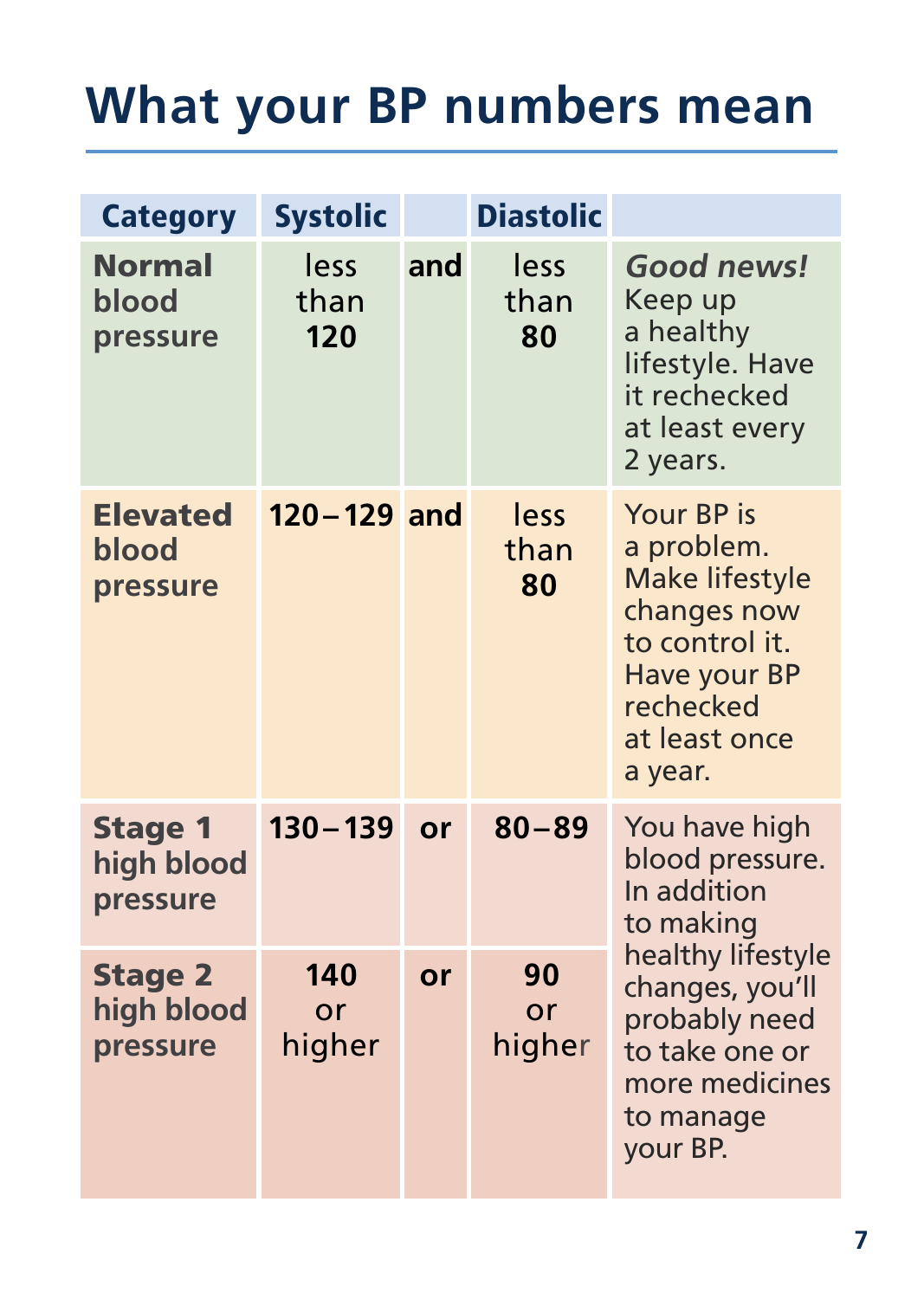### **Managing your blood pressure with MAWDS**

Use **MAWDS** to help you remember and follow the basics for maintaining a healthy BP.



Take your **MEDICINE** if prescribed by your healthcare provider.

Get at least 150 minutes per week of physical **ACTIVITY** or about 30 minutes most days.

Maintain a healthy body **WEIGHT**.

Follow a healthy **DIET**. Eat plenty of fruits, vegetables, and low-fat dairy products. Limit salt (sodium), saturated and total fat, and alcohol.

Stop **SMOKING** and manage your **STRESS**.

For more information on how to manage your blood pressure, refer to the **[BP Basics booklet](https://intermountainhealthcare.org/ckr-ext/Dcmnt?ncid=51061873)**.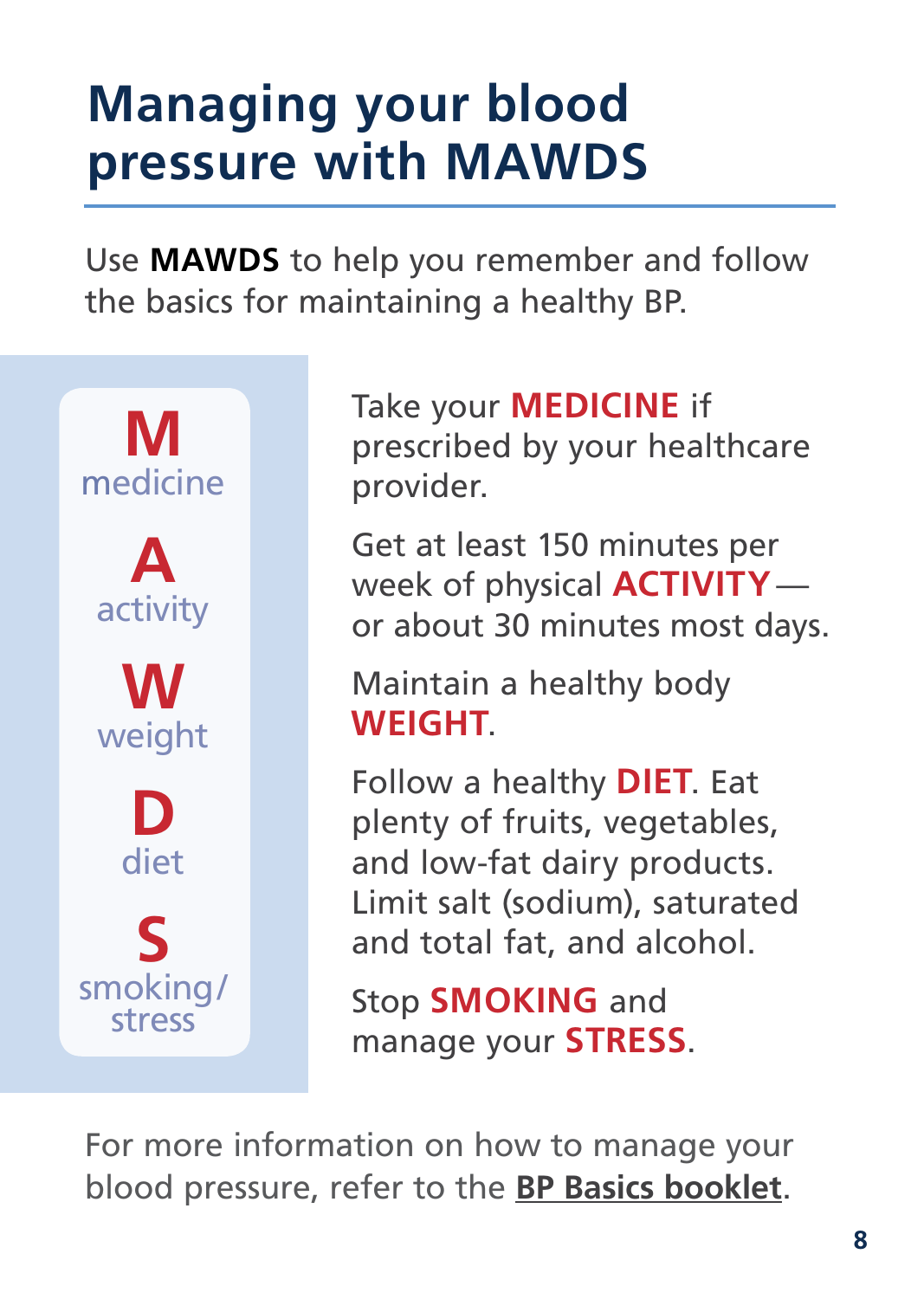### **Choosing a blood pressure monitor**

You can buy a home monitor in a drugstore, supermarket pharmacy, and other large store. Here are some tips for choosing a monitor:

- **If possible, choose a monitor that inflates automatically.** If you have a monitor that inflates with a squeeze ball, have someone else squeeze the ball to inflate the cuff.
- **Choose a monitor that also shows your heart rate.** Some BP medicines affect your heart rate, so your doctor may ask you to keep track of it. A normal heart rate is 60 to 100 beats per minute.
- **Choose a monitor with a cuff that wraps around the upper arm.** Avoid wrist cuffs.
- **Be sure the arm cuff is the right size for your arm.** Ask someone to measure around your upper arm. If your upper arm is more than 13 inches around, buy a monitor with a large cuff. To get a correct measurement, the cuff needs to be the right size.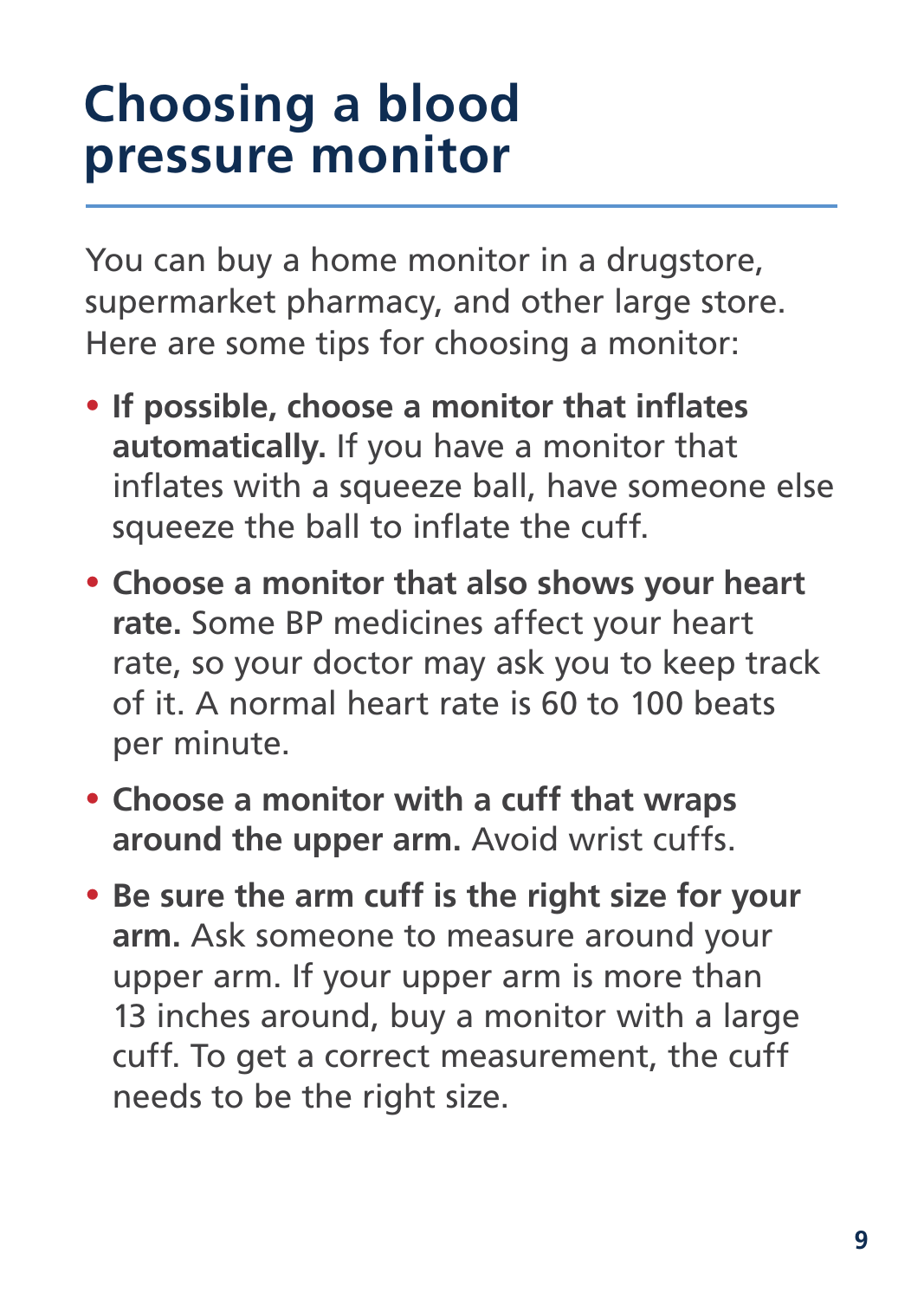## **Checking your BP at home**

You need a correct measurement to get the right treatment. Here's what to do.

**Check your BP at home based on the schedule set by you and your healthcare provider.** Your doctor may recommend:

- **If your high blood pressure has not yet been confirmed,** check it 6 to 8 times over 2 weeks.
- **If you have just been diagnosed, or if your medicine has just been changed,** check every day.
- **If your blood pressure is stable,** check 1 or 2 times per month.

### **Record your readings in this tracker or with an online application (app).**

- Bring this book or records from the online app to each appointment.
- Your healthcare provider may want to check your results as often as every 2 weeks until your BP goal is reached. After that, check it at least every 6 months to be sure you're still on track.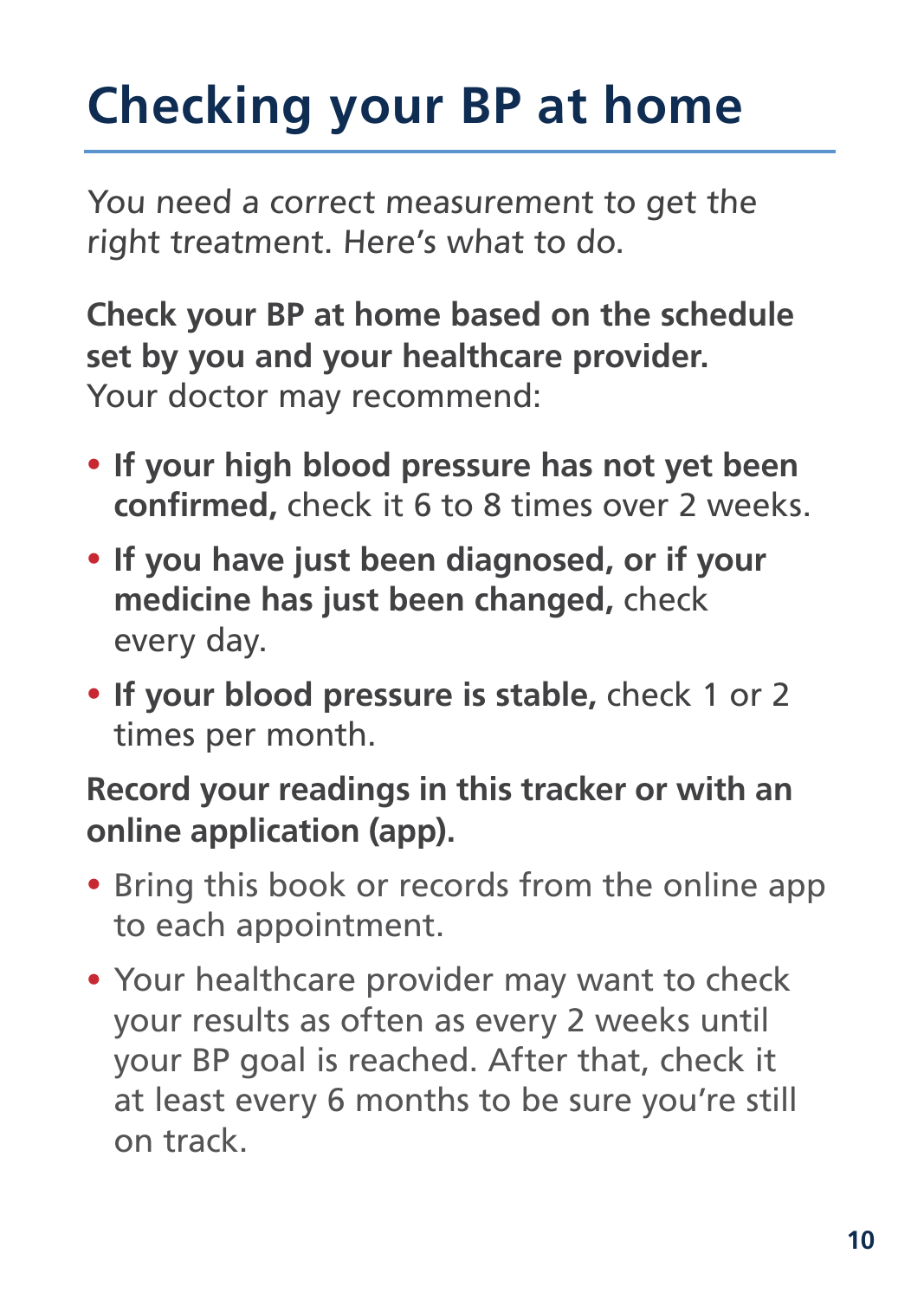### **Follow these tips to get a good reading:**

- **Check your blood pressure in the early morning or in the evening.** In the morning, check it before you eat, drink, or take medicines.
- **Removes clothes that get in the way of the cuff.**
- **Wait 30 minutes** if you have just eaten a lot, had a drink with caffeine or alcohol, used tobacco products, or exercised.
- **Rest both feet flat on the floor with your back supported.** Rest your arm at heart level on a table or the arm of a chair.
- **Sit quietly for 5 minutes or more before taking your blood pressure.** Avoid talking while your blood pressure is being measured.
- **Press the button or squeeze the ball to measure your blood pressure**. Write down the time, the measurement, and your pulse. Wait 2 minutes. Repeat 2 or 3 times.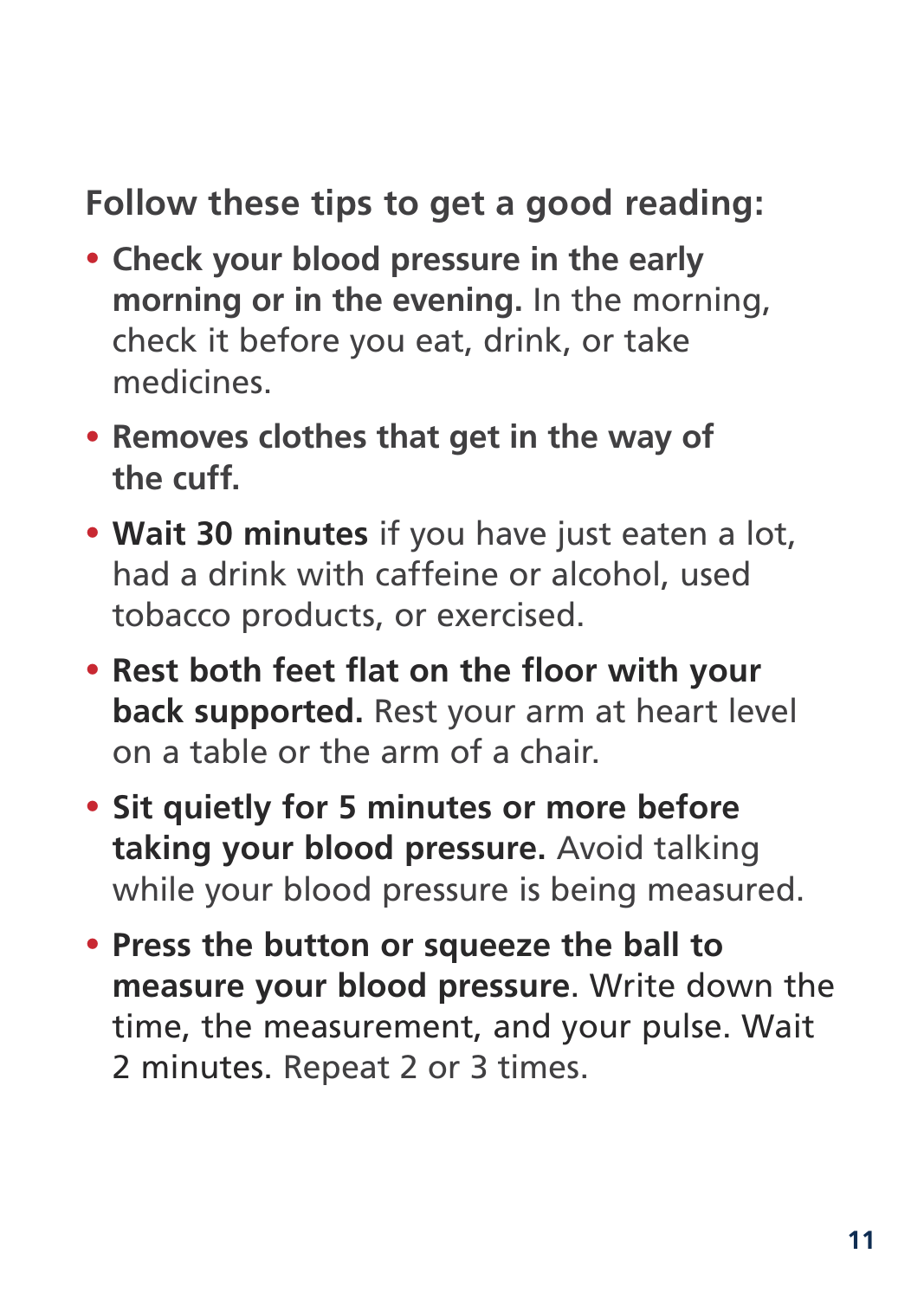## **How to use this tracker**

Fill in your Target BP and Target weight at the top of the BP Tracker. For most people, target BP is less than 120/80. Different people have different targets. Ask your healthcare provider what's right for you.

Each time your record your blood pressure:

- 1 Enter the date and time.
- 2 Record your blood pressure as "systolic BP/ diastolic RP"
- **3** Check the box to show where your BP was measured: at your doctor's office, at home, or other (such as a pharmacy or grocery store).
- 4 Record your heart rate (pulse) if your healthcare provider asked you to. Most automated BP machines will also show your heart rate.
- **5** Enter your weight, especially if you're trying to lose pounds.

| you're trying to lose pounds.<br><b>XXLCC</b><br>Measured<br>∗<br>e<br><b>DECO</b><br>$\mathcal{S}_{\mathcal{S}_{\mathcal{C}}}$<br>4<br>и<br>כי |                                 |  |  |  | 5            |        |
|-------------------------------------------------------------------------------------------------------------------------------------------------|---------------------------------|--|--|--|--------------|--------|
| Date/Time                                                                                                                                       | <b>Systolic BP/Diastolic BP</b> |  |  |  | <b>Pulse</b> | Weight |
| 1/5/18<br>10:00 am                                                                                                                              | 126/82<br>(right arm)           |  |  |  | 73           | 176    |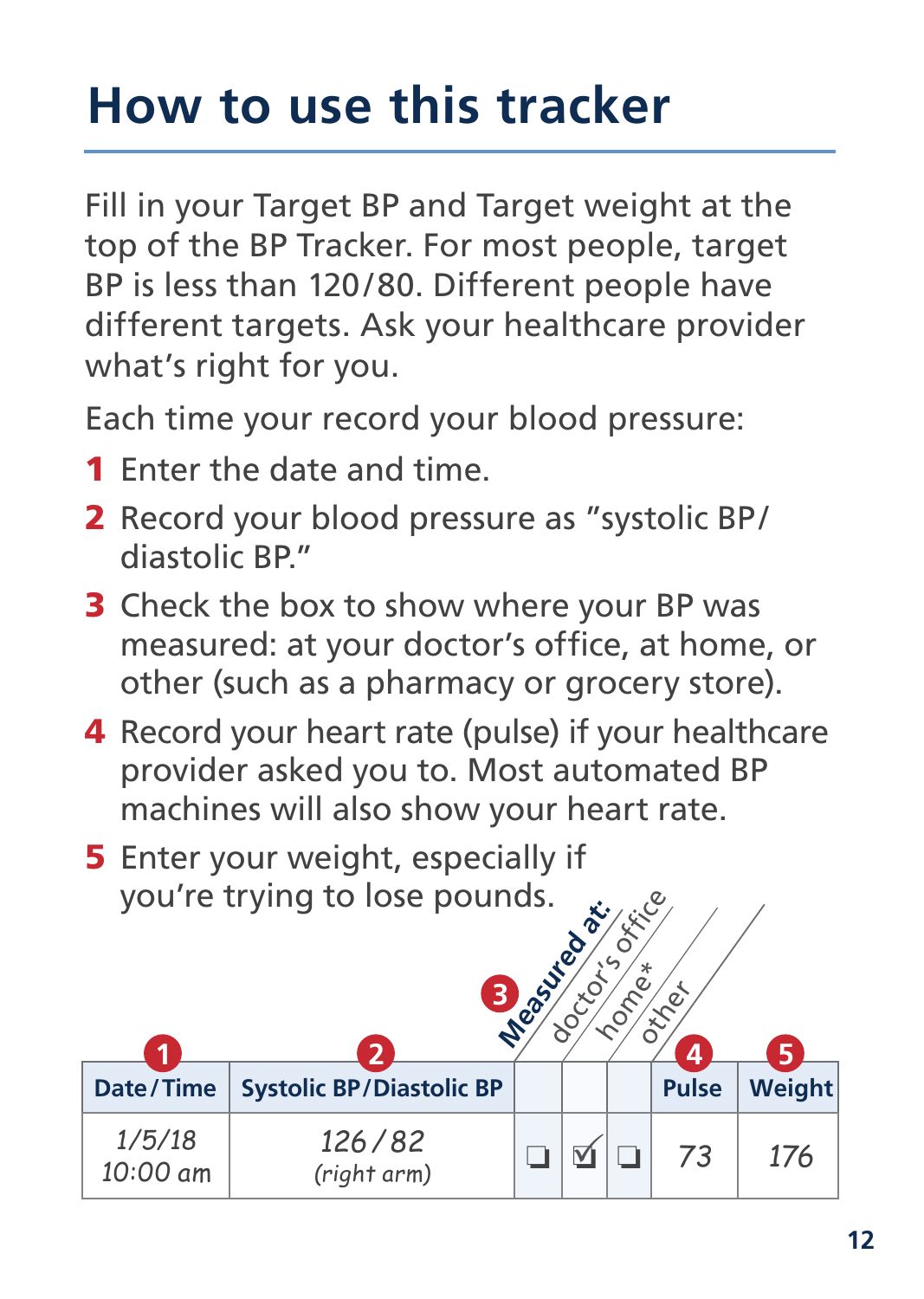*Target BP* 

**designation** 

*Target weight \_\_\_\_\_\_\_\_\_\_* 

| Date/Time   Systolic BP/Diastolic BP |        |               | Pulse | Weight |
|--------------------------------------|--------|---------------|-------|--------|
|                                      |        | ם ום ום       |       |        |
|                                      |        | ם ום ום       |       |        |
|                                      |        | ם ום ום       |       |        |
|                                      | $\Box$ | 00            |       |        |
|                                      | $\Box$ | 00            |       |        |
|                                      | Ō.     | 00            |       |        |
|                                      | ❏      | $\Box   \Box$ |       |        |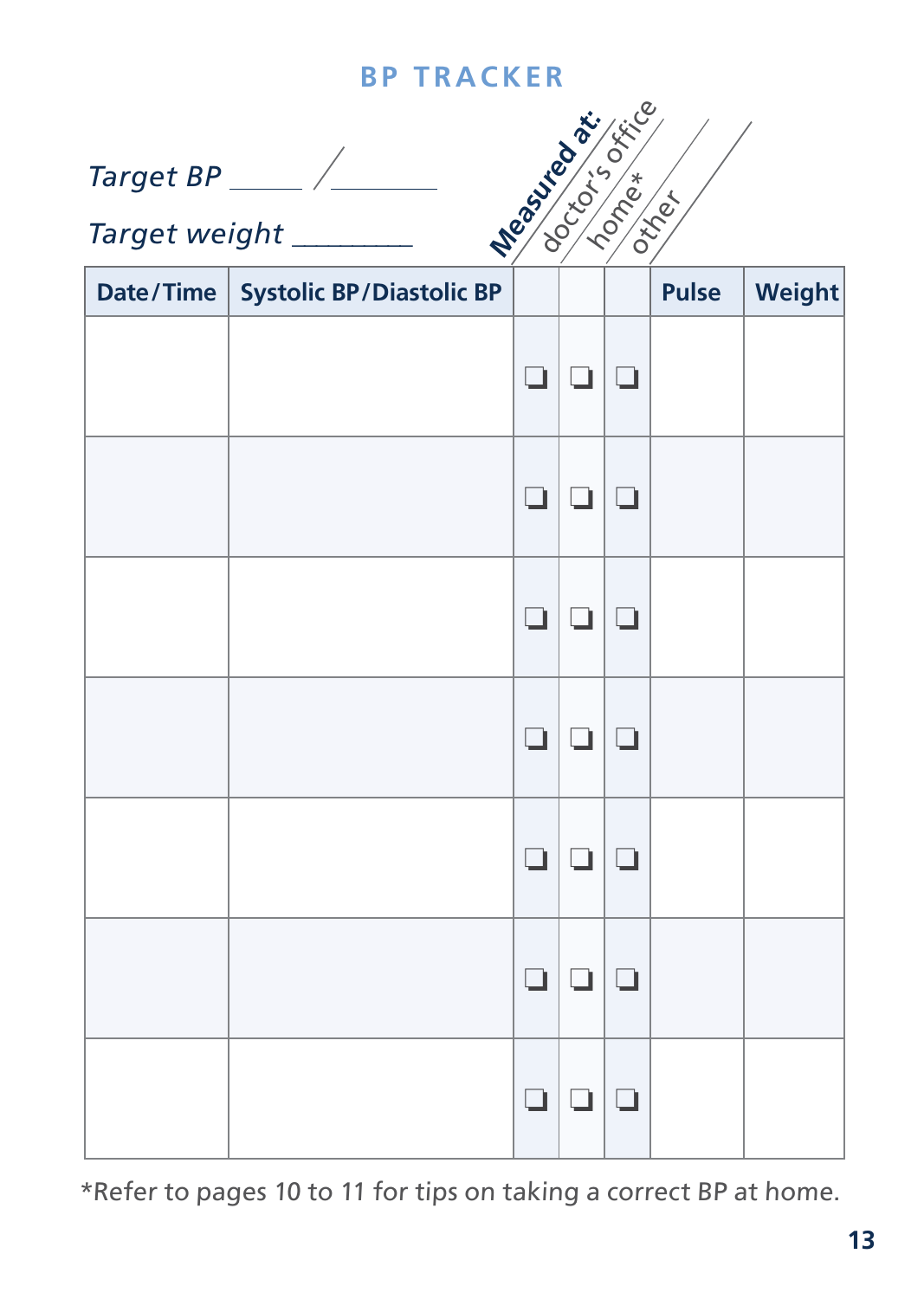*Target BP* 

| <b>New Science</b><br>Target BP _____ $\angle$ _______<br>Target weight _________ |                                      |    |      |        |              |        |  |  |
|-----------------------------------------------------------------------------------|--------------------------------------|----|------|--------|--------------|--------|--|--|
|                                                                                   | Date/Time   Systolic BP/Diastolic BP |    |      |        | <b>Pulse</b> | Weight |  |  |
|                                                                                   |                                      | o. | O.   | 10     |              |        |  |  |
|                                                                                   |                                      | o. | 10.  | $\Box$ |              |        |  |  |
|                                                                                   |                                      | □  | □    |        |              |        |  |  |
|                                                                                   |                                      | o. | ▫    |        |              |        |  |  |
|                                                                                   |                                      | □  | 0    | 10     |              |        |  |  |
|                                                                                   |                                      | o. | 1010 |        |              |        |  |  |
|                                                                                   |                                      | Ĺ, | o.   | $\Box$ |              |        |  |  |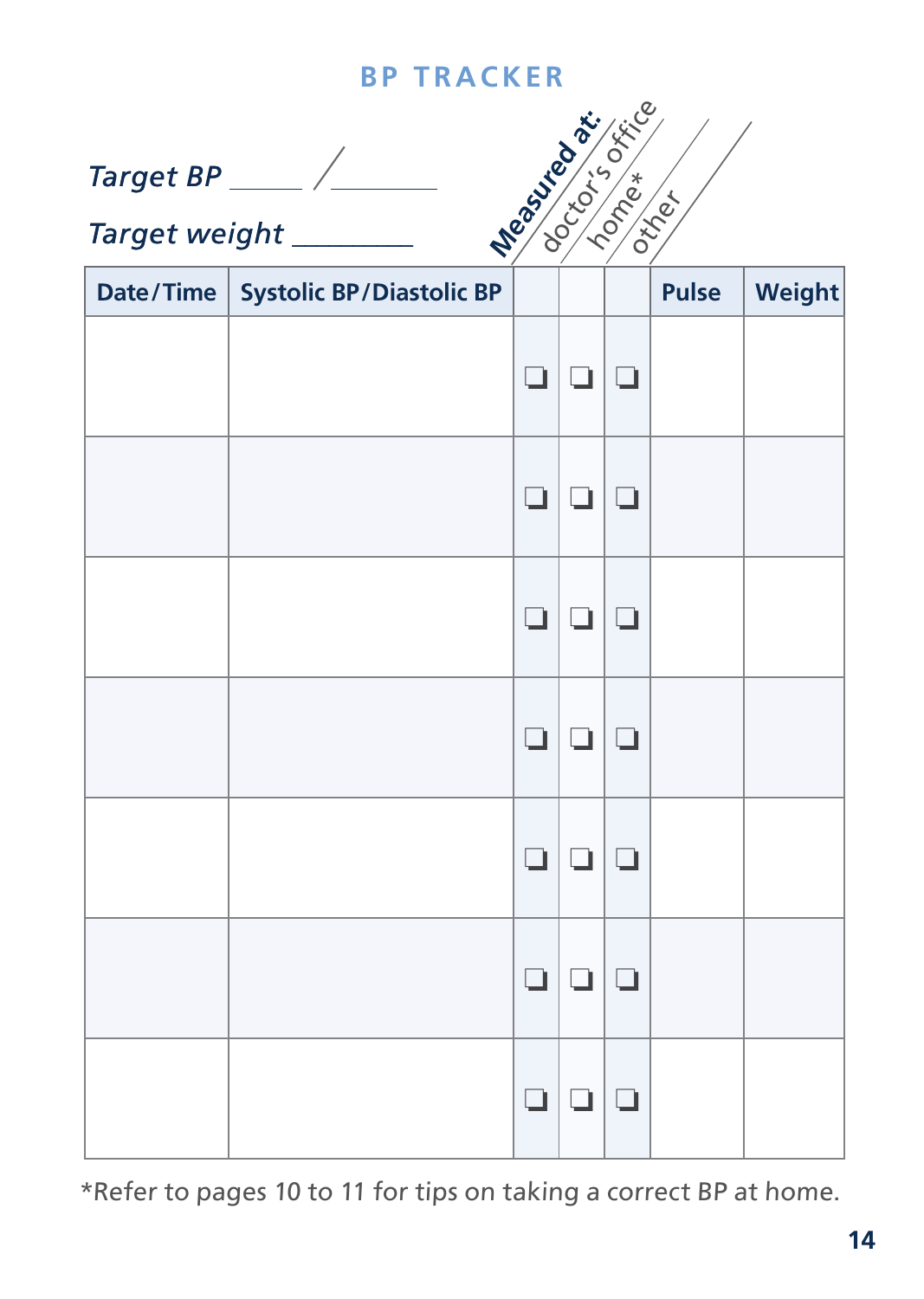*Target BP* 

**deal is of the compact of the compact of the compact of the compact of the compact of the compact of the compa**<br>Measured at the compact of the compact of the compact of the compact of the compact of the compact of the com  $\left\langle \begin{smallmatrix} * & * & * \ * & * & * \ * & * & * \end{smallmatrix} \right\rangle$ 

*Target weight \_\_\_\_\_\_\_\_\_\_* 

| Date/Time   Systolic BP/Diastolic BP |    |           | Pulse | Weight |
|--------------------------------------|----|-----------|-------|--------|
|                                      |    | 9   9   9 |       |        |
|                                      |    | ם ום ום   |       |        |
|                                      |    | ם ום ום   |       |        |
|                                      |    | ם ום ום   |       |        |
|                                      |    | ם ום ום   |       |        |
|                                      | Ō. | 00        |       |        |
|                                      | Ō. | 00        |       |        |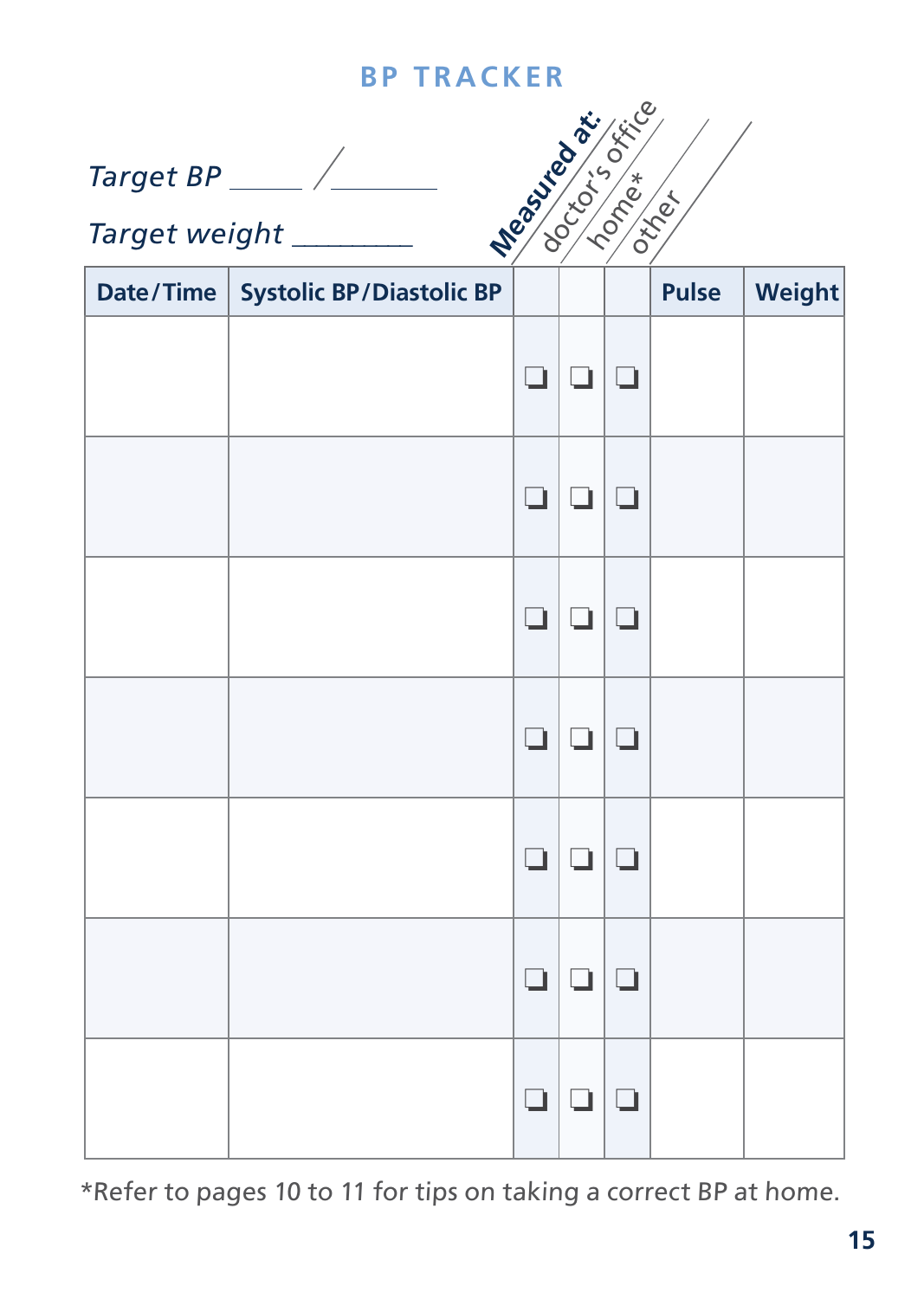*Target BP* 

**deal is of the compact of the compact of the compact of the compact of the compact of the compact of the compa**<br>Measured at the compact of the compact of the compact of the compact of the compact of the compact of the com  $\left\langle \begin{smallmatrix} * & * & * \ * & * & * \ * & * & * \end{smallmatrix} \right\rangle$ 

*Target weight \_\_\_\_\_\_\_\_\_\_* 

| Date/Time   Systolic BP/Diastolic BP |        |               | Pulse | Weight |
|--------------------------------------|--------|---------------|-------|--------|
|                                      |        | ם ום ום       |       |        |
|                                      |        | ם ום ום       |       |        |
|                                      |        | ם ום ום       |       |        |
|                                      | $\Box$ | 00            |       |        |
|                                      | $\Box$ | 00            |       |        |
|                                      | Ō.     | 00            |       |        |
|                                      | ❏      | $\Box   \Box$ |       |        |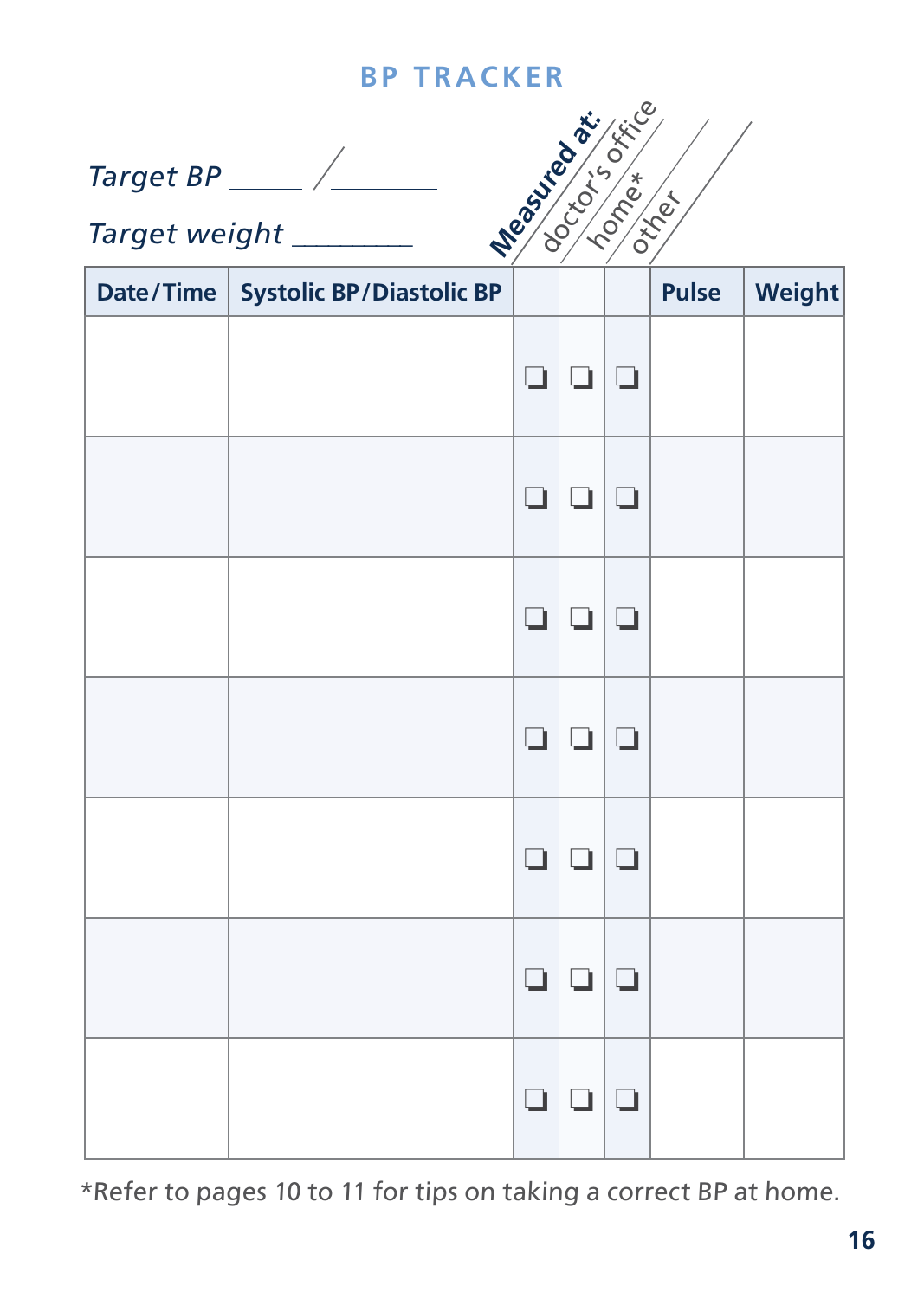*Target BP* 

**deal is of the compact of the compact of the compact of the compact of the compact of the compact of the compa**<br>Measured at the compact of the compact of the compact of the compact of the compact of the compact of the com  $\begin{pmatrix} * & * \ * & * & * \ * & * & * \end{pmatrix}$ 

*Target weight \_\_\_\_\_\_\_\_\_\_* 

| Date/Time   Systolic BP/Diastolic BP |    |           | Pulse | Weight |
|--------------------------------------|----|-----------|-------|--------|
|                                      |    | 9   9   9 |       |        |
|                                      |    | ם ום ום   |       |        |
|                                      |    | ם ום ום   |       |        |
|                                      |    | ם ום ום   |       |        |
|                                      |    | ם ום ום   |       |        |
|                                      | Ō. | 00        |       |        |
|                                      | Ō. | 00        |       |        |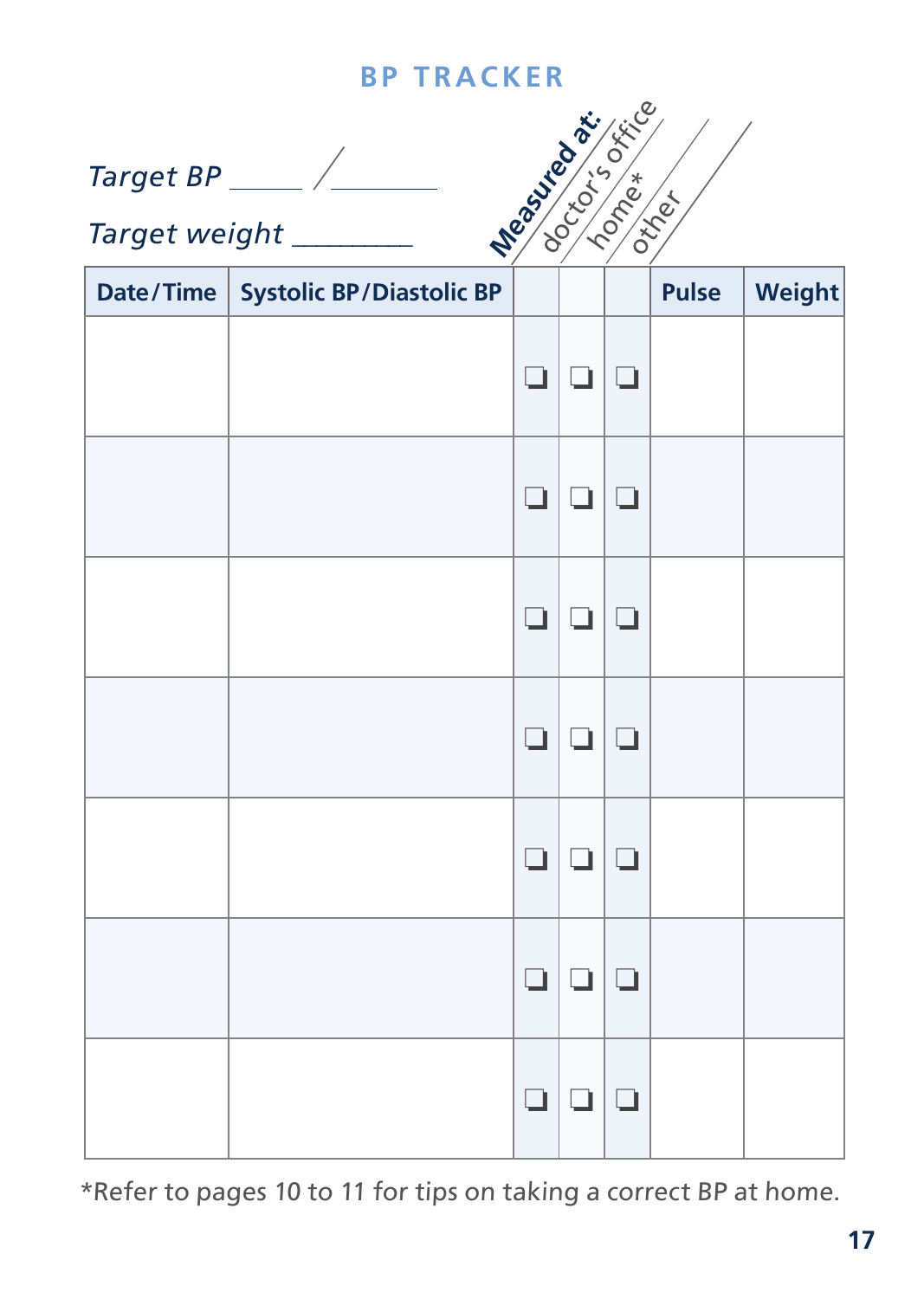*Target BP* 

**designation** 

*Target weight \_\_\_\_\_\_\_\_\_\_* 

| Date/Time   Systolic BP/Diastolic BP |   |         | Pulse | Weight |
|--------------------------------------|---|---------|-------|--------|
|                                      |   | ם ום ום |       |        |
|                                      |   | 999     |       |        |
|                                      |   | ם ום ום |       |        |
|                                      |   | ם ום ום |       |        |
|                                      |   | ם ום ום |       |        |
|                                      |   | ם ום ום |       |        |
|                                      | ❏ | $\Box$  |       |        |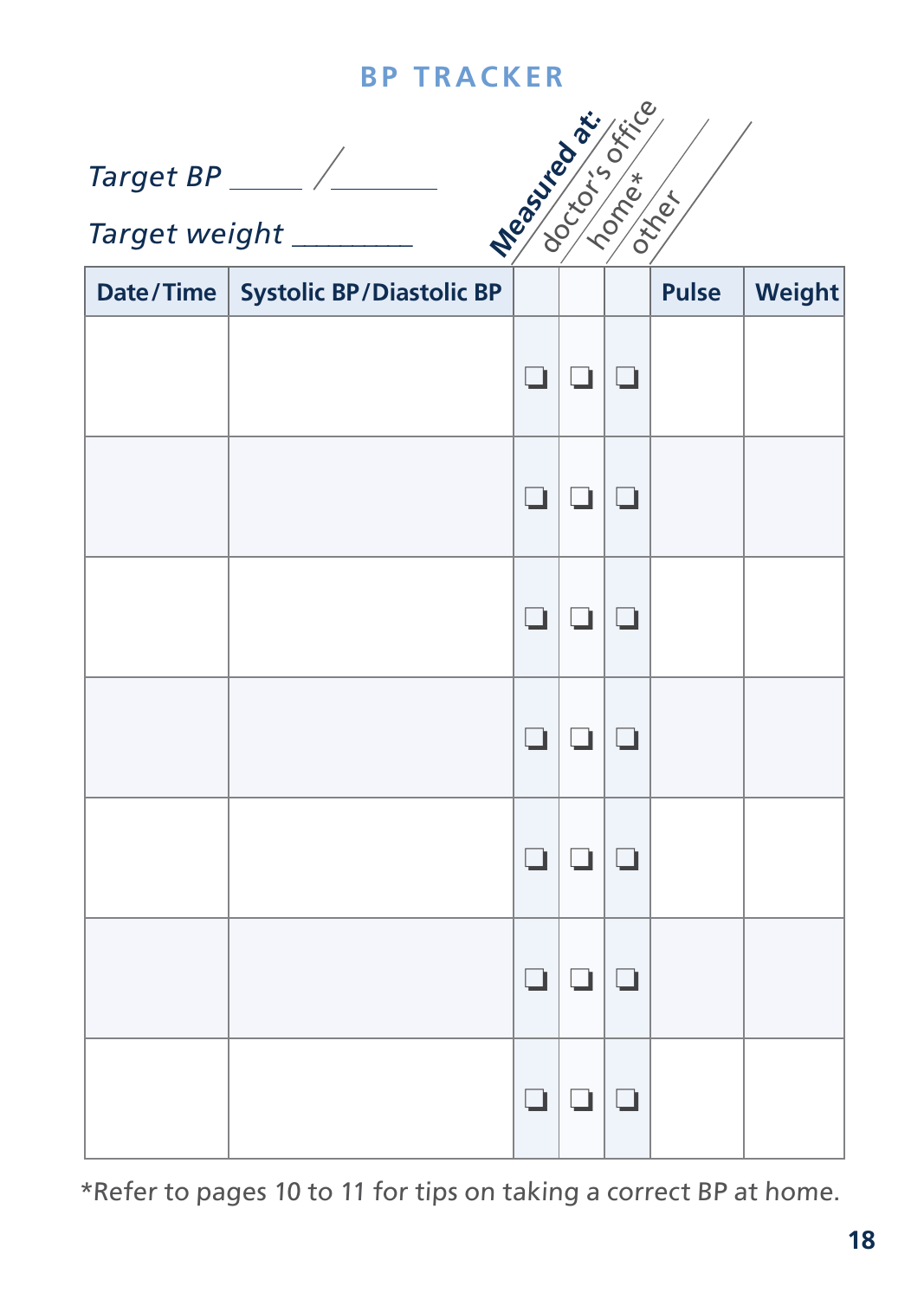*Target BP* 

**designation** 

*Target weight \_\_\_\_\_\_\_\_\_\_* 

| Date/Time   Systolic BP/Diastolic BP |        |               | Pulse | Weight |
|--------------------------------------|--------|---------------|-------|--------|
|                                      |        | 9   9   9     |       |        |
|                                      |        | ם ום ום       |       |        |
|                                      |        | ם ום ום       |       |        |
|                                      |        | ם ום ום       |       |        |
|                                      | $\Box$ | 00            |       |        |
|                                      | Ō.     | 00            |       |        |
|                                      | ❏      | $\Box   \Box$ |       |        |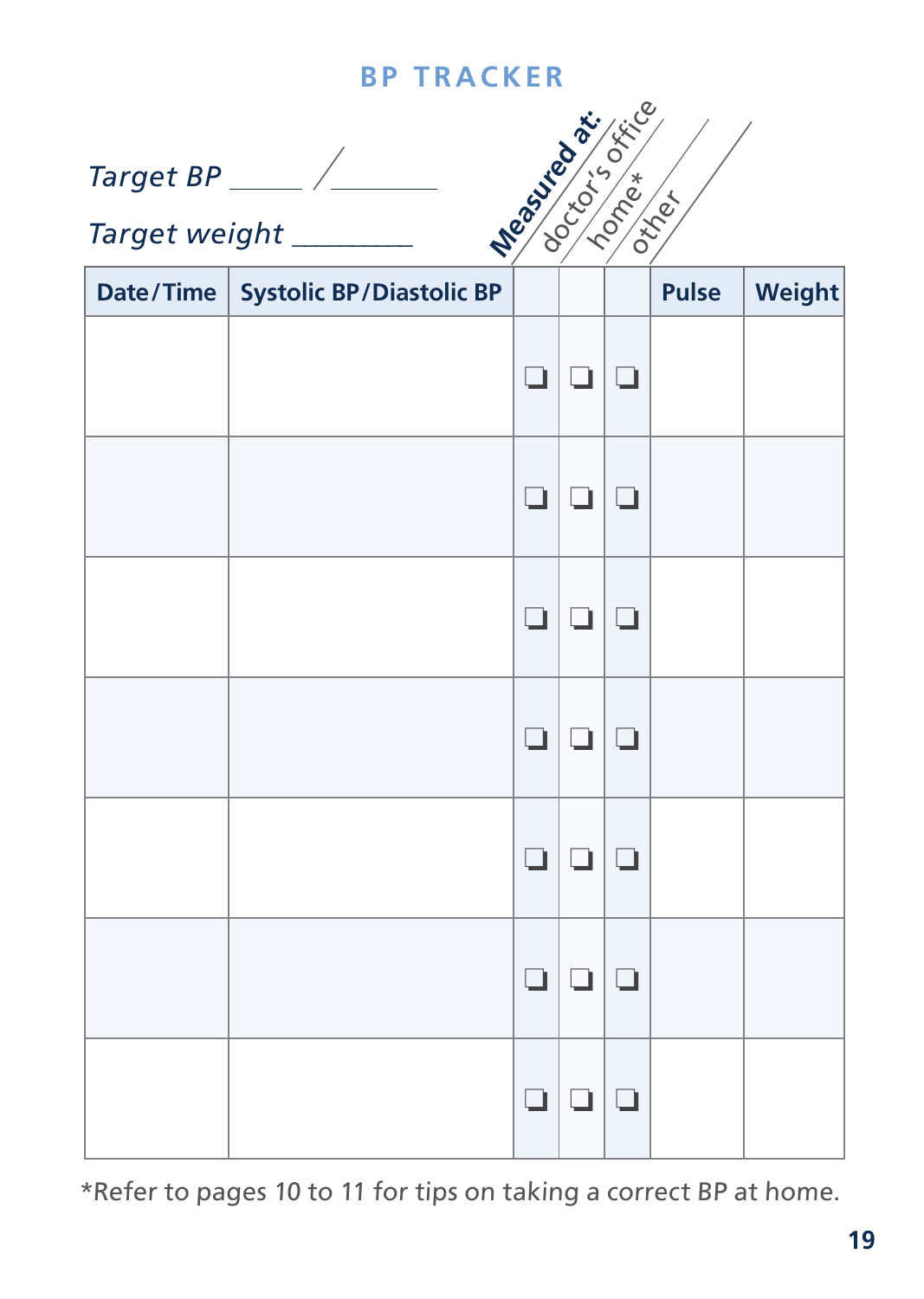*Target BP* 

**deal is of the compact of the compact of the compact of the compact of the compact of the compact of the compa**<br>Measured at the compact of the compact of the compact of the compact of the compact of the compact of the com  $\begin{pmatrix} * & * \ * & * & * \ * & * & * \end{pmatrix}$ 

*Target weight \_\_\_\_\_\_\_\_\_\_* 

| Date/Time   Systolic BP/Diastolic BP |   |         | Pulse | Weight |
|--------------------------------------|---|---------|-------|--------|
|                                      |   | ם ום ום |       |        |
|                                      |   | 999     |       |        |
|                                      |   | ם ום ום |       |        |
|                                      |   | ם ום ום |       |        |
|                                      |   | ם ום ום |       |        |
|                                      |   | ם ום ום |       |        |
|                                      | ❏ | $\Box$  |       |        |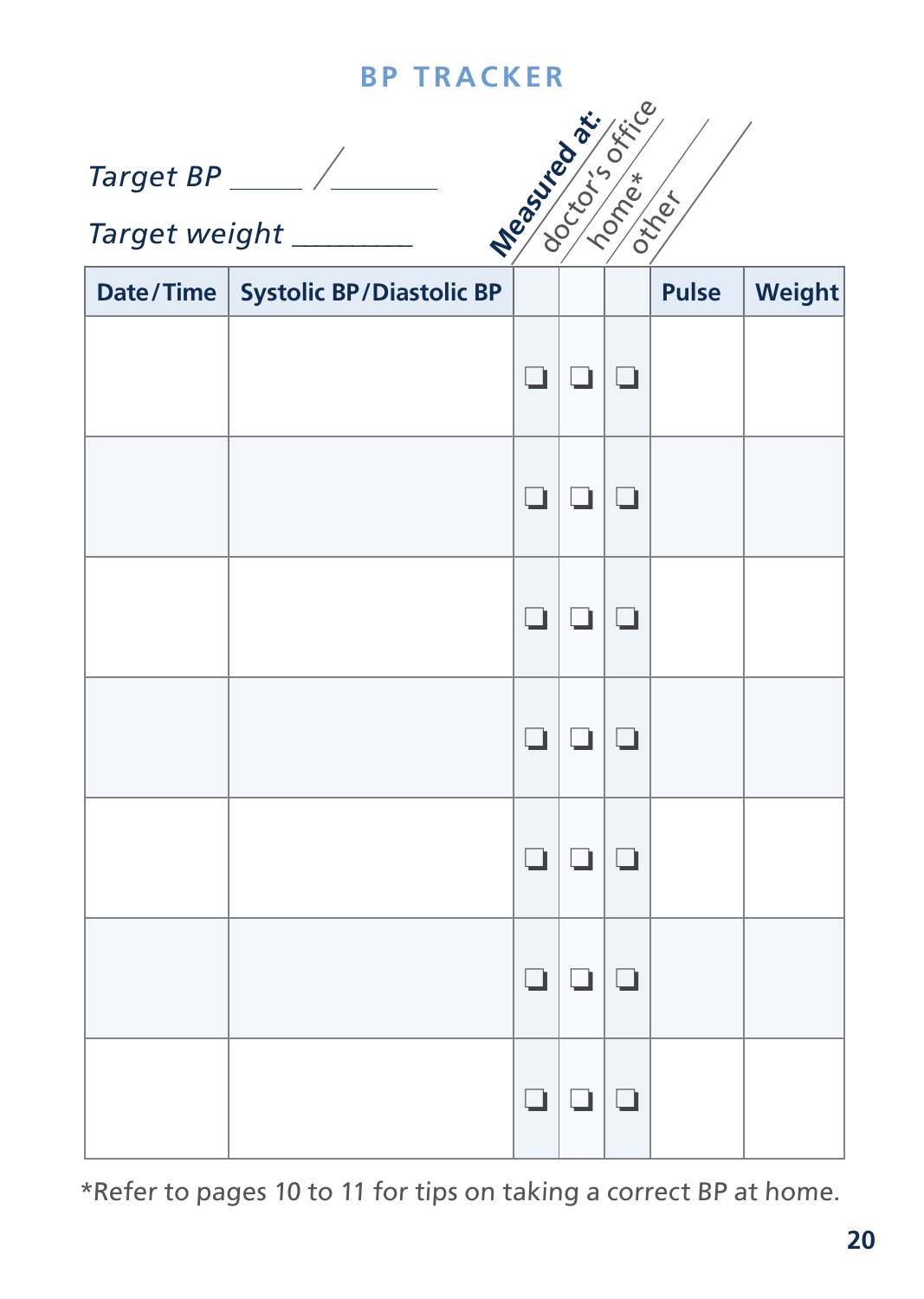*Target BP* 

**designation** 

*Target weight \_\_\_\_\_\_\_\_\_\_* 

| Date/Time   Systolic BP/Diastolic BP |        |               | Pulse | Weight |
|--------------------------------------|--------|---------------|-------|--------|
|                                      |        | ם ום ום       |       |        |
|                                      |        | ם ום ום       |       |        |
|                                      |        | ם ום ום       |       |        |
|                                      | $\Box$ | 00            |       |        |
|                                      | $\Box$ | 00            |       |        |
|                                      | Ō.     | 00            |       |        |
|                                      | ❏      | $\Box   \Box$ |       |        |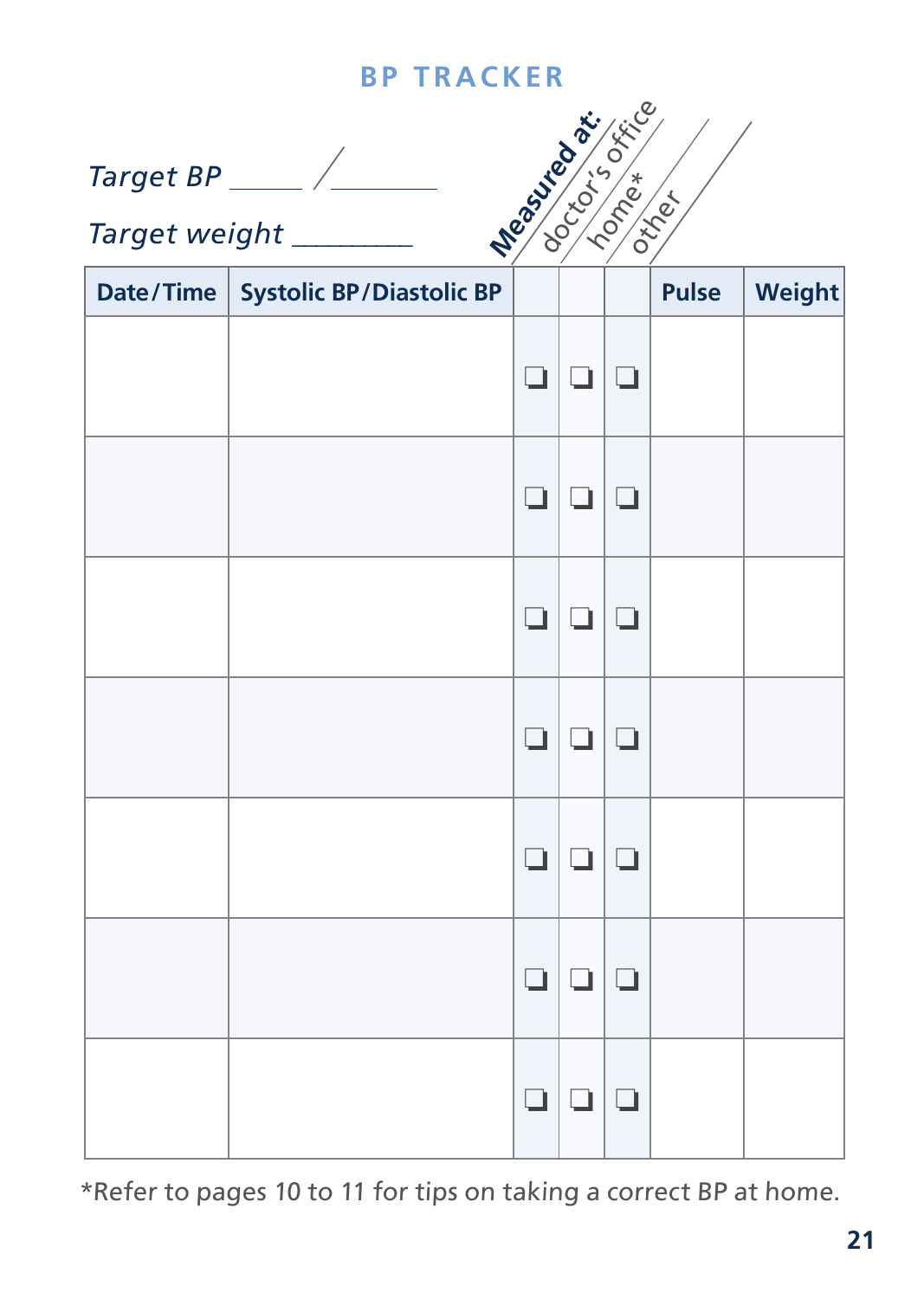*Target BP* 

**deal is of the compact of the compact of the compact of the compact of the compact of the compact of the compa**<br>Measured at the compact of the compact of the compact of the compact of the compact of the compact of the com  $\left\langle \begin{smallmatrix} * & * & * \ * & * & * \ * & * & * \end{smallmatrix} \right\rangle$ 

*Target weight \_\_\_\_\_\_\_\_\_\_* 

| Date/Time   Systolic BP/Diastolic BP |        |               | Pulse | Weight |
|--------------------------------------|--------|---------------|-------|--------|
|                                      |        | ם ום ום       |       |        |
|                                      |        | ם ום ום       |       |        |
|                                      |        | ם ום ום       |       |        |
|                                      | $\Box$ | 00            |       |        |
|                                      | $\Box$ | 00            |       |        |
|                                      | Ō.     | 00            |       |        |
|                                      | ❏      | $\Box   \Box$ |       |        |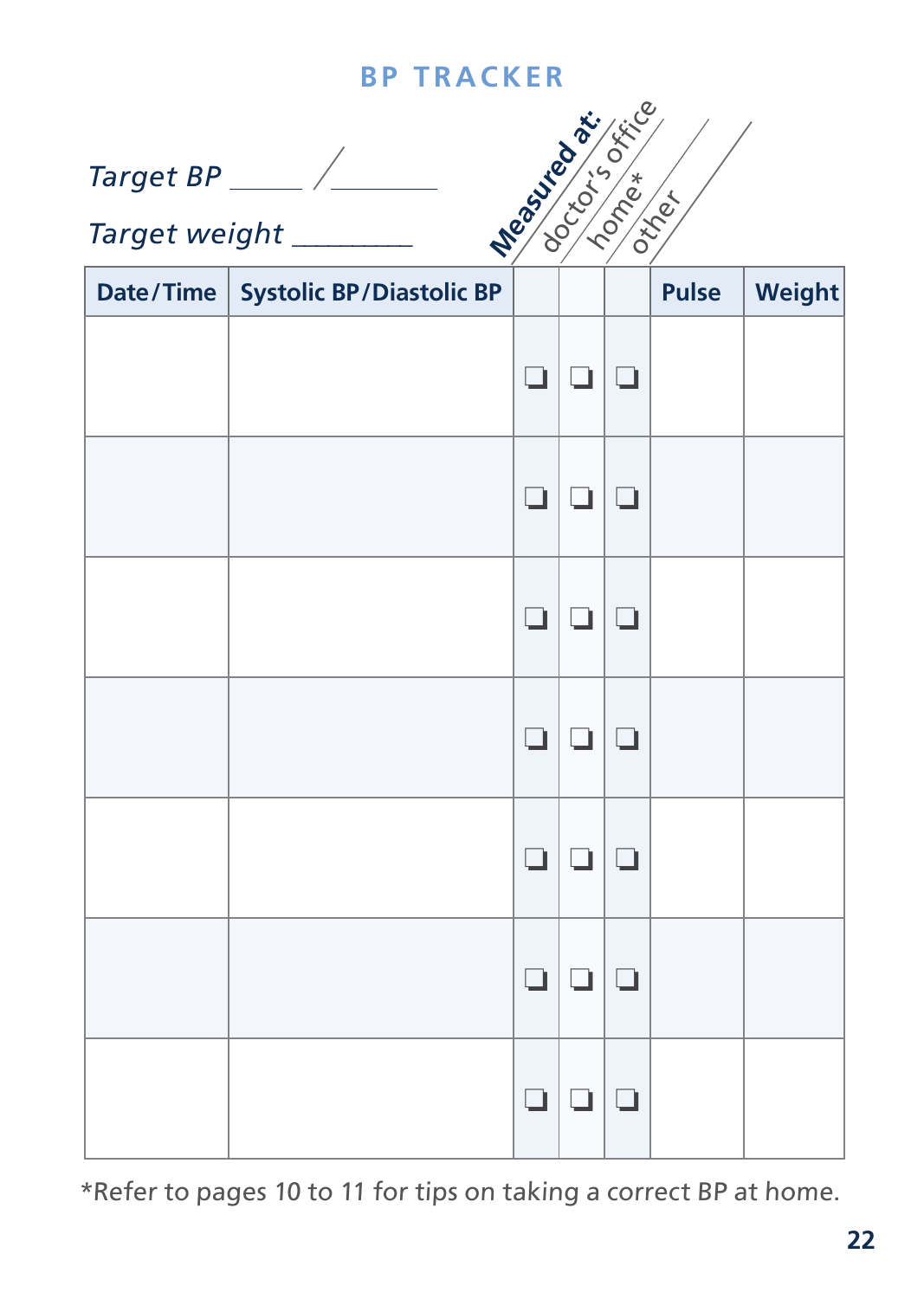*Target BP* 

**designation** 

*Target weight \_\_\_\_\_\_\_\_\_\_* 

| Date/Time   Systolic BP/Diastolic BP |    |           | Pulse | Weight |
|--------------------------------------|----|-----------|-------|--------|
|                                      |    | a   a   a |       |        |
|                                      |    | ם ום ום   |       |        |
|                                      |    | ם ום ום   |       |        |
|                                      |    | ם ום ום   |       |        |
|                                      |    | ם ום ום   |       |        |
|                                      | Ō. | 00        |       |        |
|                                      | Ō. | 00        |       |        |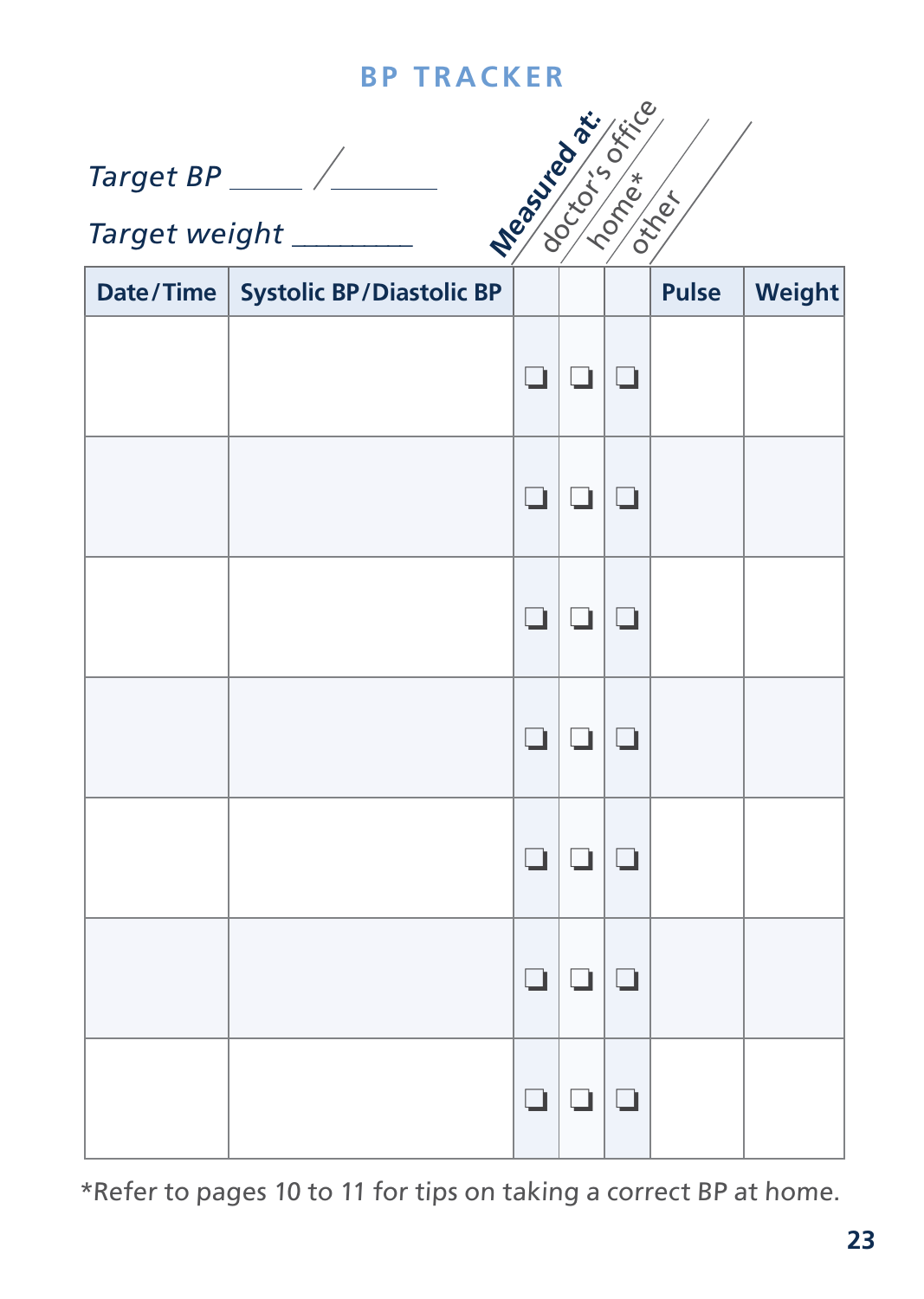*Target BP* 

**designation** 

*Target weight \_\_\_\_\_\_\_\_\_\_* 

| Date/Time   Systolic BP/Diastolic BP |    |           | Pulse | Weight |
|--------------------------------------|----|-----------|-------|--------|
|                                      |    | a   a   a |       |        |
|                                      |    | ם ום ום   |       |        |
|                                      |    | ם ום ום   |       |        |
|                                      |    | ם ום ום   |       |        |
|                                      |    | ם ום ום   |       |        |
|                                      | Ō. | 00        |       |        |
|                                      | Ō. | 00        |       |        |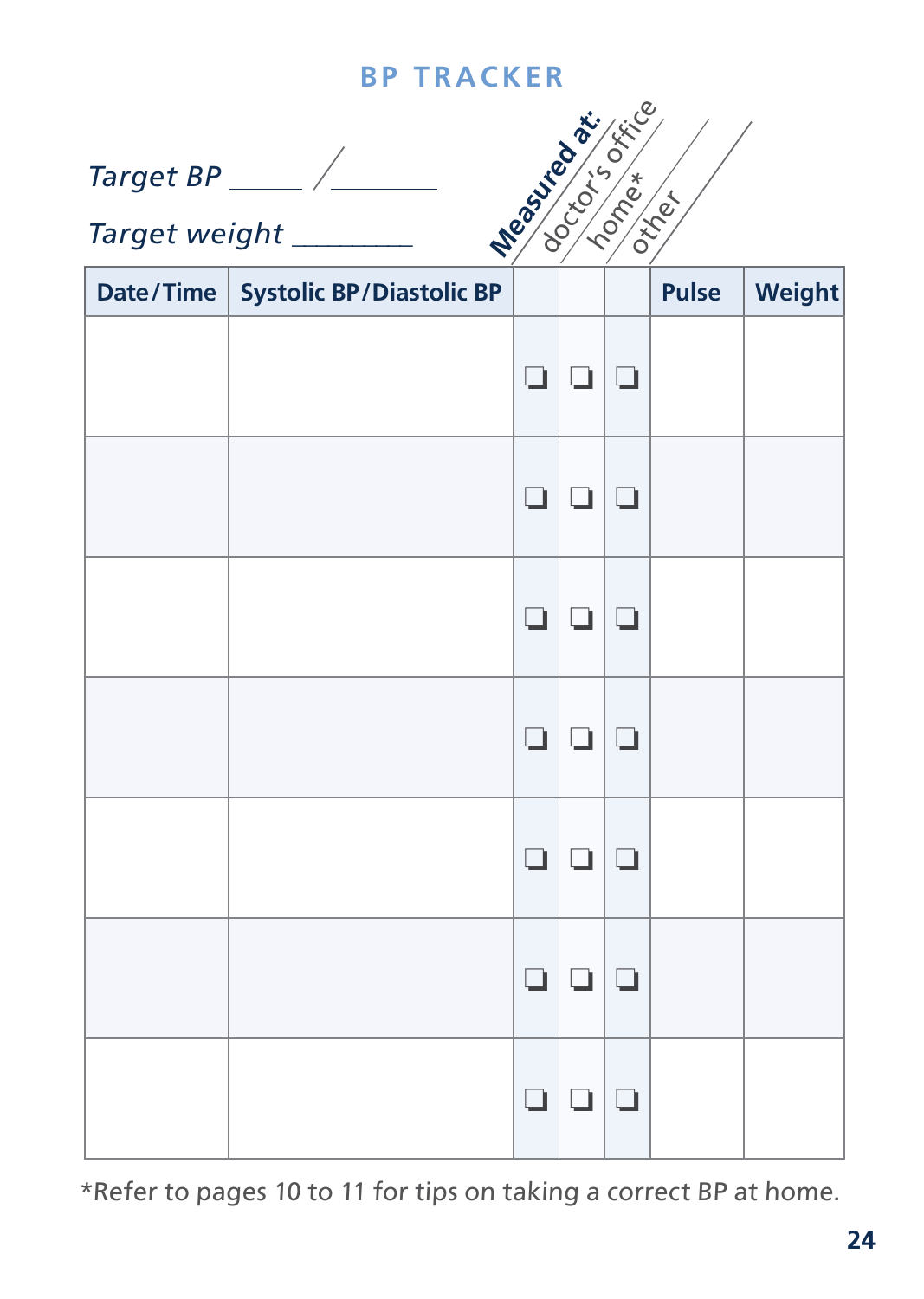#### **NOTES**

Write down any notes you have about tracking your BP — including side effects, questions, and taking medicines.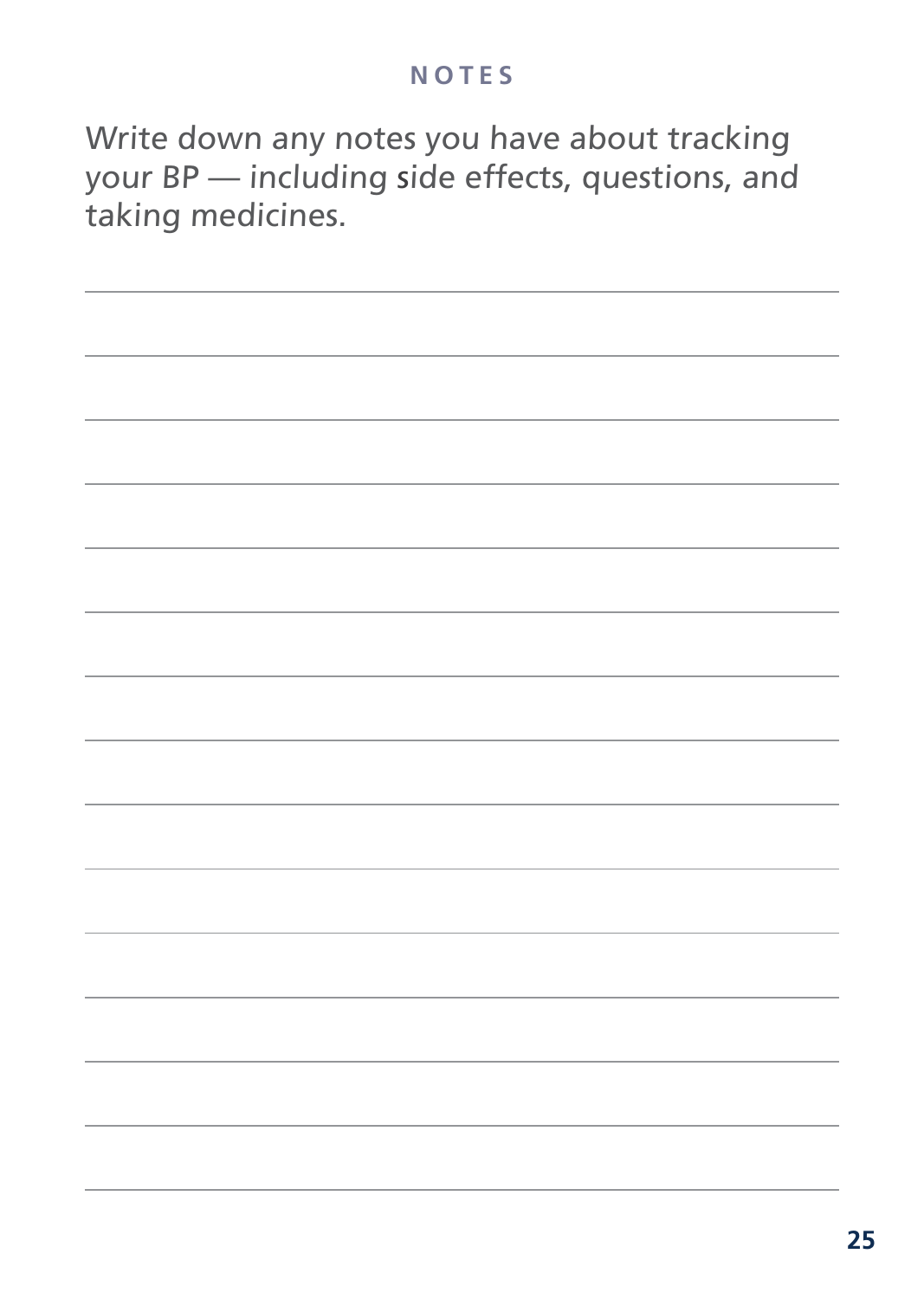### **Where to find more information**

In most cases, high blood pressure is a lifelong condition. Learning more may help you better manage your condition and stay healthy in the long term. Find more information at:

- **Intermountain Healthcare [Intermountainhealthcare.org/BP](http://intermountainhealthcare.org/BP)**
- **[The American Heart Association](http://www.heart.org/HEARTORG/) [Heart.org](http://www.heart.org/HEARTORG/)**
- **The National Heart, Lung, and Blood Institute [NHLBI.NIH.gov](http://www.NHLBI.NIH.gov
)**
- **The Centers for Disease Control and Prevention [CDC.gov](http://CDC.gov)**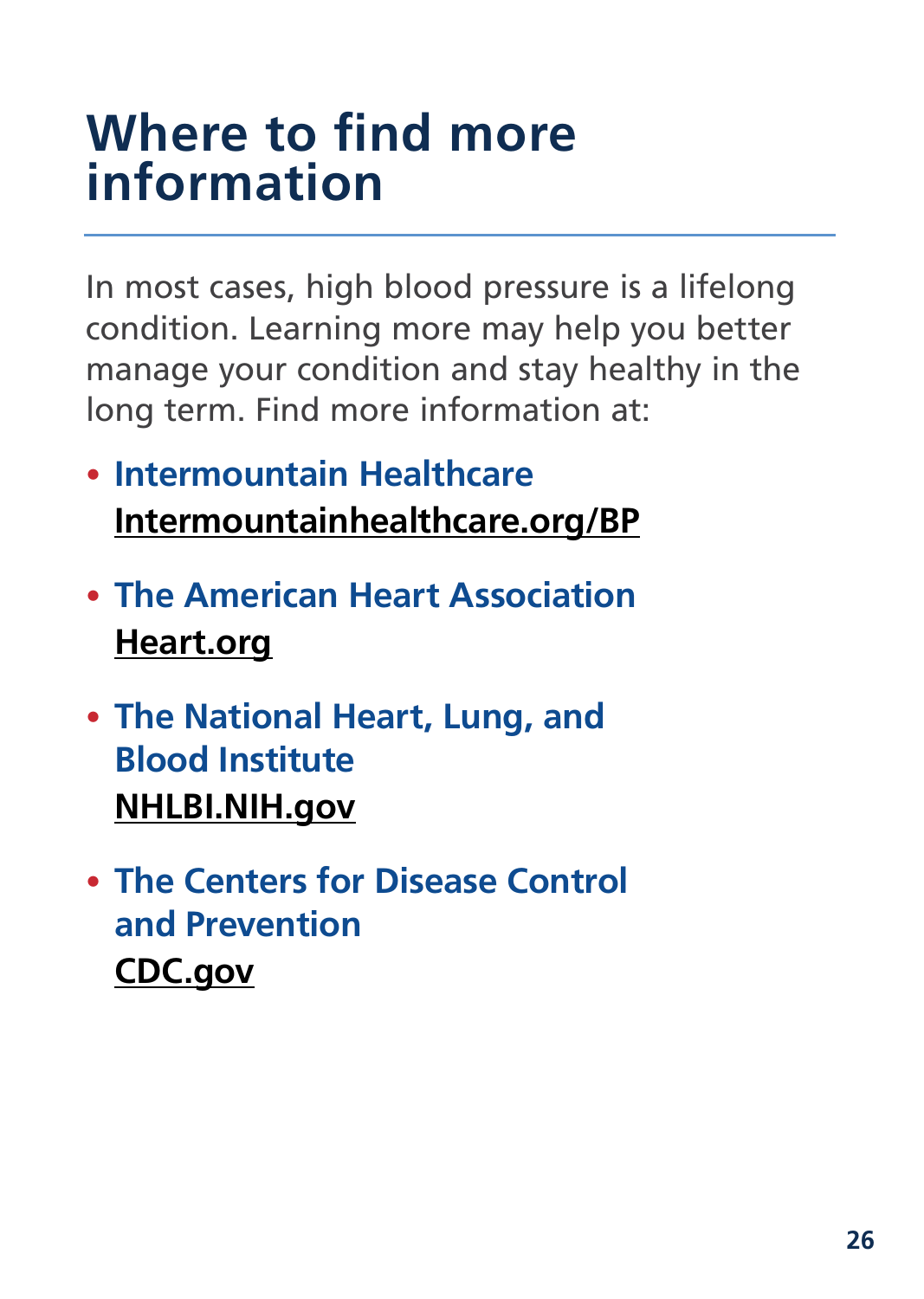### **FOLLOW UP WITH YOUR HEALTHCARE PROVIDER.**

Remember to go to all healthcare provider appointments. These may happen as often as every **2 to 4 weeks** until you reach your blood pressure goal. Then, have your BP checked every **6 to 12 months** to make sure you're still on track.